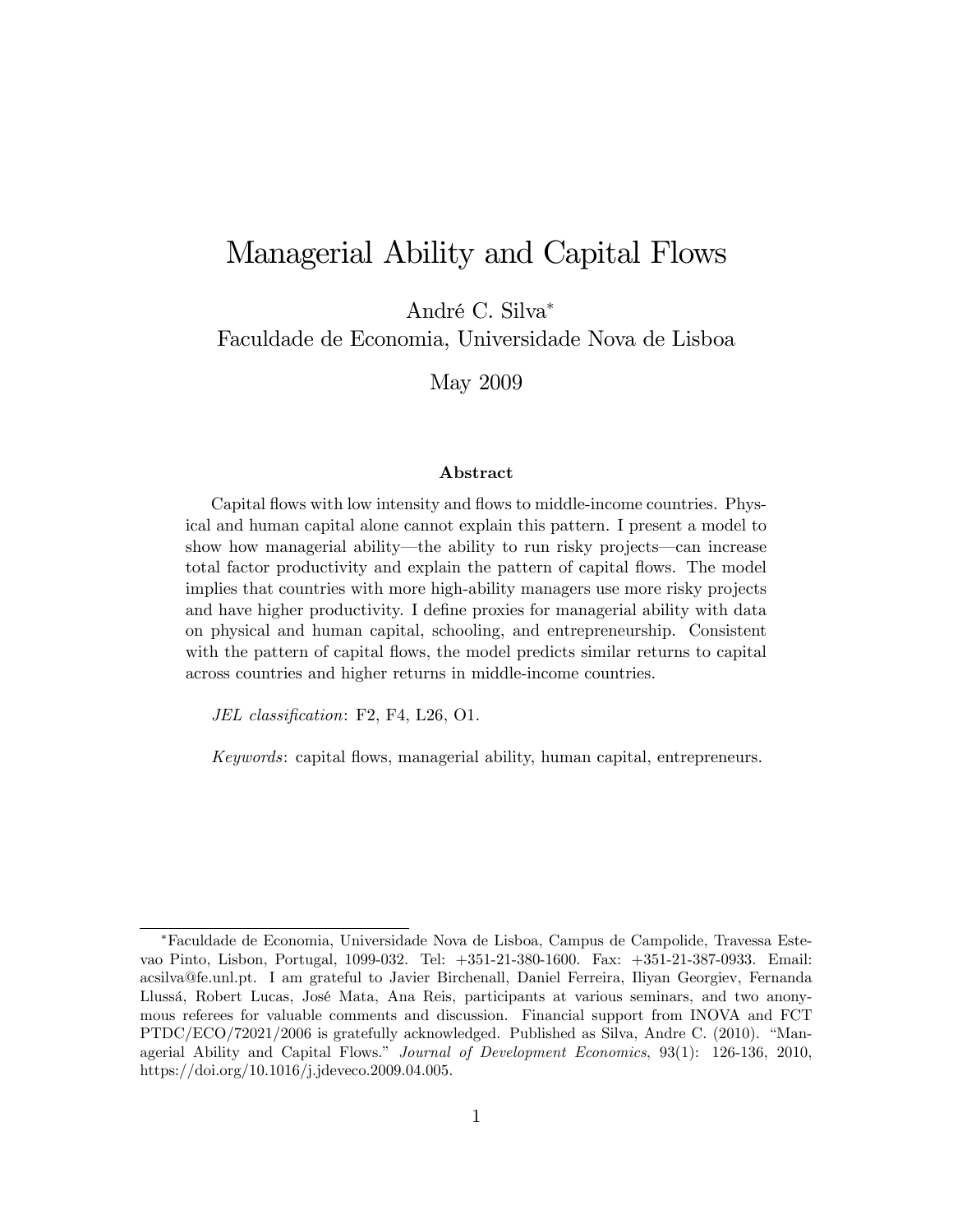# 1. INTRODUCTION

This paper shows how managerial ability can increase total factor productivity and explain the pattern of capital flows. Capital flows with low intensity and flows to middle-income countries. We can explain this pattern if returns to capital are similar across countries and higher in middle-income countries. Physical capital and human capital alone cannot explain the variation of output across countries and cannot explain capital áows (Lucas 1990, Caselli 2005, among others). I calibrate the model and calculate returns to capital with different proxies for managerial ability. As needed to explain the pattern of capital flows, I find returns to capital similar across countries and higher in middle-income countries.<sup>1</sup>

I use the model of Imrohoroglu and Kumar (2004). Imrohoroglu and Kumar explain the low intensity of capital flows and the direction of capital flows with intermediation costs. I extend their framework to allow for different distributions of managerial abilities and set the intermediation costs to zero. The motivation for this is that intermediation costs have been decreasing with market deregulation and financial innovation but the pattern of capital flows has not changed. Capital continues to flow with low intensity and to middle-income countries. The difference in conditions to foster managerial abilities, however, is large and it is more difficult to revert. Can a model without intermediation costs generate the same pattern: middle-income countries with higher returns? Surprisingly, only the differences in managerial abilities,

 $1$ <sup>1</sup>The low intensity of capital flows refers to the observed capital flows compared to the predictions of the neoclassical model on the returns to capital. The rich countries (those in the highest quartile of capital per worker in Klenow and Rodriguez-Clare 1997) have 40 times the capital per worker of poor countries (those in the lowest quartile). Given these differences in capital per worker, capital had to flow fast from rich to poor countries. According to the United Nations Conference on Trade and Development, however, outflows minus inflows of foreign direct investment in 2004 from developed countries (Australia, Israel, Japan, Malta, New Zealand, North America, and Western Europe by the United Nations classification) were 250 billion dollars, or only 1 percent of the sum of GDP of these countries. To see that capital áows to middle-income countries, the 50 least developed countries received in 2004 only 3 percent of all inflows to developing countries (UNCTAD 2006).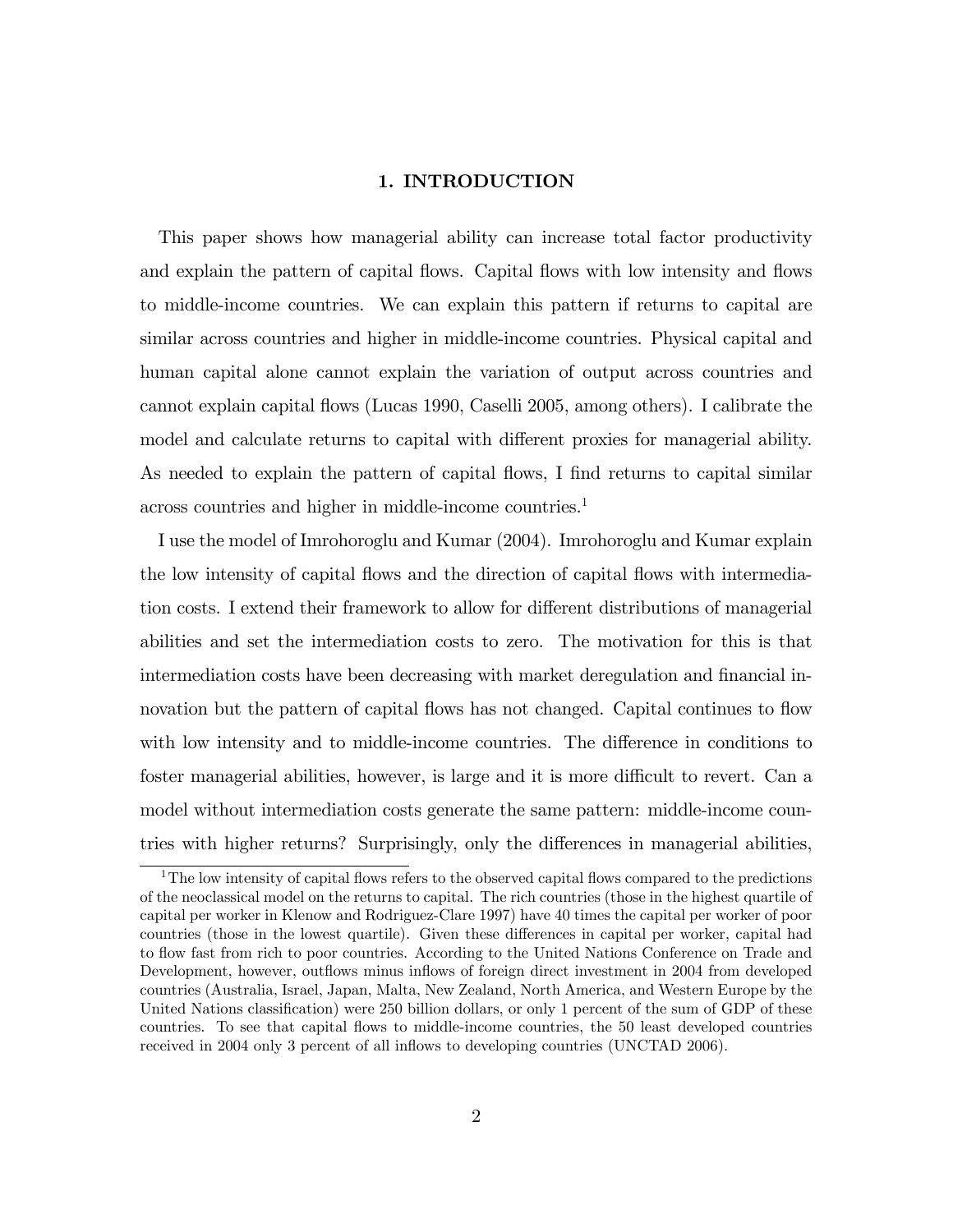without the intermediation costs, are able to account for the pattern of capital flows.

One advantage of the model of Imrohoroglu and Kumar is to allow countries to use the technology in different ways. Agents can produce output with a risky and a safe technology. When we include the effects of managerial ability, countries with more high-ability managers use the risky technology more intensively. The composition of risky and safe projects changes according to the distribution of abilities. The technologies of risky and safe projects are available for all countries, but countries with more high-ability managers use the technologies more effectively by using more risky projects. In accordance with this prediction, if we interpret the safe technology as traditional technologies and agriculture, Caselli and Feyrer (2007) show that poor countries use capital more heavily in natural-resource sectors and agriculture. The model clarifies how countries with more high-ability managers use the available technology more effectively.

In the model, managers decide to undertake risky or safe projects. The probability of success in risky projects increases with managerial ability. If all countries have the same distribution of managerial ability then the ranking of returns is the same as in the neoclassical model: returns are higher in countries with less physical capital. Accounting for managerial ability makes returns closer across countries and higher in middle-income countries.

I use data on physical capital and human capital from Klenow and Rodriguez-Clare (1997), on years of education from Barro and Lee (2001), and on entrepreneurship from the Global Entrepreneurship Monitor (Reynolds et al. 2005) to define proxies for managerial ability. When income and managerial ability are positively related, returns in capital-rich countries can be higher than in countries with little capital. Managerial ability overcomes the decrease in the marginal return to capital.

The model implies that total factor productivity (TFP) increases with managerial ability. That is, returns increase, keeping physical and human capital constant, when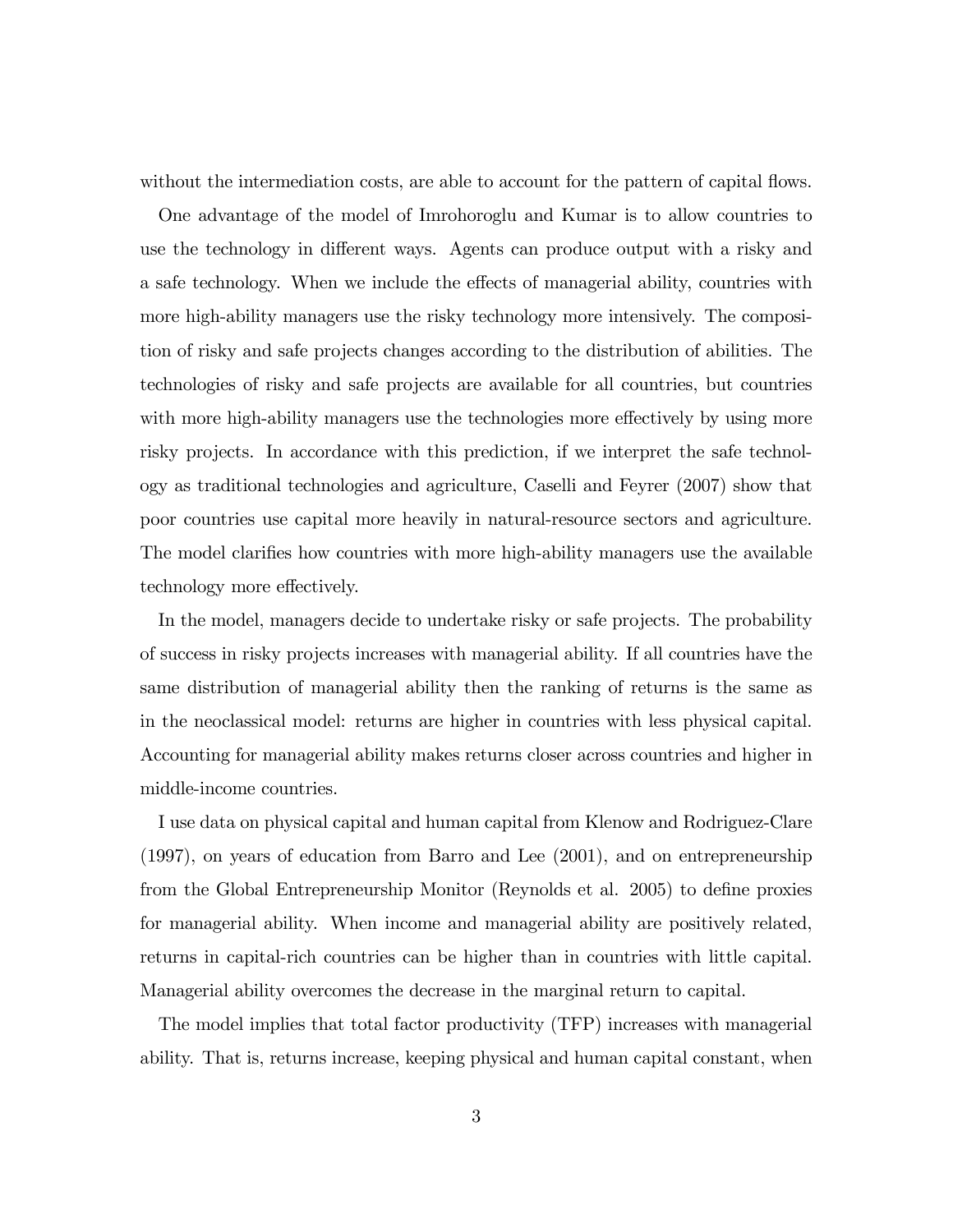managerial ability increases. Managerial ability works as an unmeasured component of physical or human capital able to affect production. The purpose of the paper is to understand how managerial ability can increase TFP. In particular, to explain how managerial ability increases TFP in a way that (1) returns to capital are similar across countries and (2) returns to capital are slightly higher in middle-income countries to justify the flows of capital from rich and poor countries to middle-income countries. Managerial ability is not, of course, the single explanation for differences in TFP and for the pattern of capital áows. I interpret the probability of having a successful risky project in the model as managerial ability. It can also be interpreted as entrepreneurship, institutions or cognitive abilities that increase the likelihood of having a successful project.

Why are managerial abilities different across countries? If managerial ability is important, we should ask why individuals in poor countries decide not to improve their managerial ability.<sup>2</sup> What institutions encourage the acquisition of managerial skills<sup>3</sup>? The focus of the paper is first to understand how managerial ability increases TFP. The reason in the model is: more high ability managers imply a more heavily use of risky projects. It is the change in the composition of safe and risky projects that implies the reversal in the ranking of capital returns—with higher capital returns in middle-income countries.

In the following three sections, I discuss the model, implications, and conclusions. I discuss the evidence on managerial ability across countries in section 3. All proofs are in the appendix.

<sup>&</sup>lt;sup>2</sup>Prescott (1998), Hall and Jones (1999) and Caselli (2005) also call attention to the question of why there are differences in total factor productivity. Gourinchas and Jeanne (2007) provide evidence that low capital áows can be explained by low productivity in poor countries. Reinhart and Rogoff  $(2004)$ , on the other hand, consider credit market risk.

<sup>&</sup>lt;sup>3</sup>Murphy et al. (1991) discuss how institutions affect the allocation of talent to entrepreneurship. Foster and Rosenzweig (1996, 2004) and Bils and Klenow (2000) discuss how expected growth encourages schooling. In a similar way, expected growth and institutions could also encourage the acquisition of managerial skills.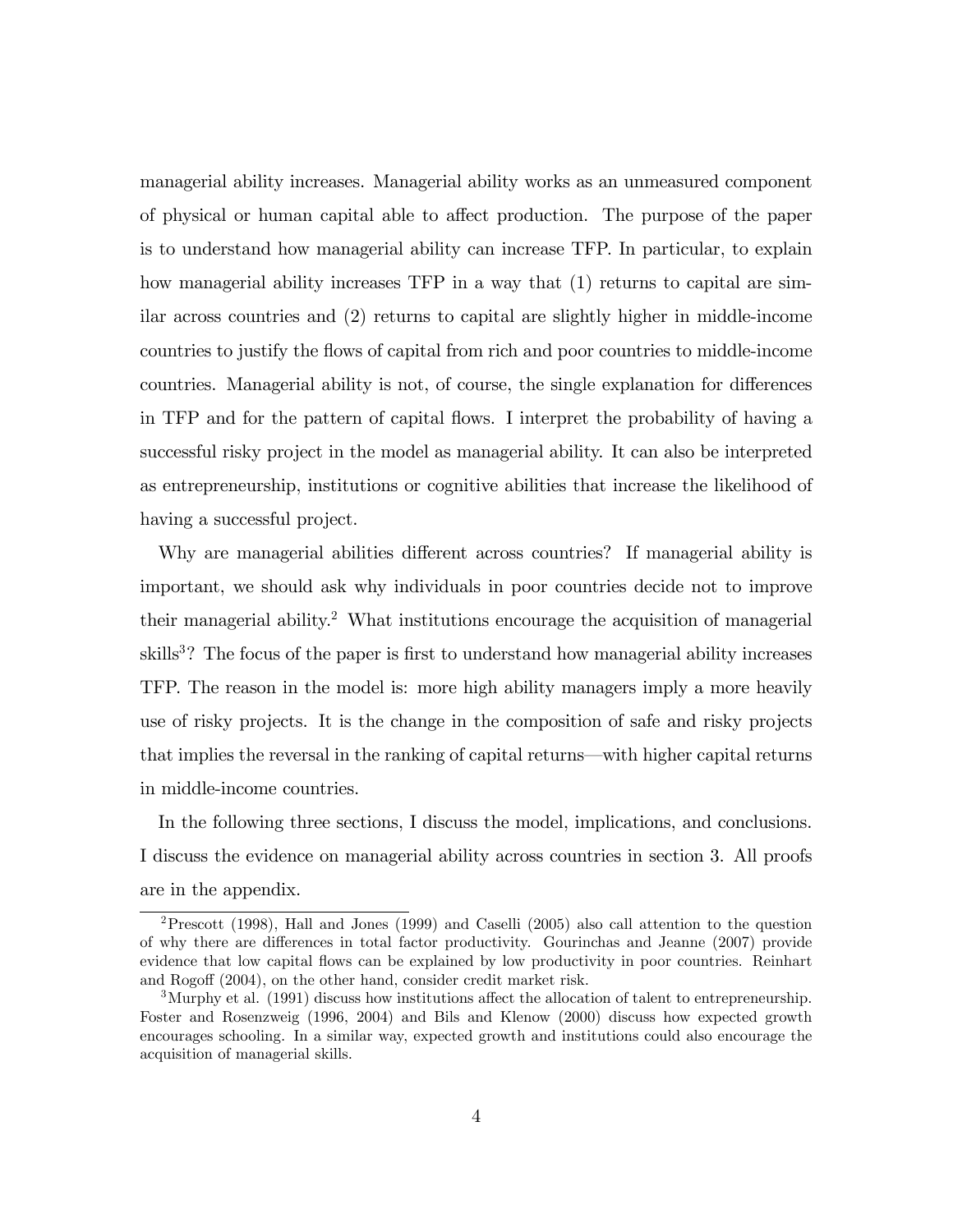# 2. THE MODEL: RISKY PROJECTS AND MANAGERIAL ABILITY

The main components of the model are intermediaries and managers who decide to undertake safe or risky projects. The model is a version of the framework in Imrohoroglu and Kumar (2004).

There is a continuum of one-period lived, risk neutral managers, with measure one. Their only endowment is human capital. They borrow physical capital from intermediaries to fund their projects. There are two kinds of projects: a safe project and a risky project. The technology of the safe project is  $y(k) = Ak^{\alpha}h^{1-\alpha}$  where k is physical capital per worker, h is human capital per worker,  $\alpha$  is the physical capital share and A is a productivity parameter. The technology of the risky project is  $y_H(k) = A_H k^{\alpha} h^{1-\alpha}$  if the project is successful, and  $y_L(k) = A_L k^{\alpha} h^{1-\alpha}$  if the project fails,  $A_H > A > A_L \geq 0.4$ 

Each manager is indexed by the potential to succeed in the risky project, denoted by  $a \in [0, 1]$ . I interpret the potential to succeed in the risky project as managerial ability or entrepreneurship. A manager with ability a has probability  $\pi(a)$  of being successful in the risky project. The probability  $\pi(a)$  increases with a. The outcome of the safe project does not depend on managerial ability. Managerial ability is private information. The distribution of abilities is given by  $F$ , with density function  $f$ .

Let  $x$  be a proxy for managerial ability. This assumption allows us to associate each country with a distribution of managerial ability.  $x$  can be human capital, income, entrepreneurship, or institutions that encourage agents to undertake risky projects or to acquire management skills. In order to obtain analytical results, suppose that the distribution  $F$  shifts to the right when x increases. That is, the cumulative distribution of managerial ability  $F(\cdot|x')$  first order stochastic dominates  $F(\cdot|x)$  when

<sup>&</sup>lt;sup>4</sup>It is possible to write the model with risk averse managers. I use risk neutral managers to simplify the model and obtain analytical solutions. With risk neutral managers, we can obtain more intuition for the results, abstract from risk sharing, and focus on managerial ability.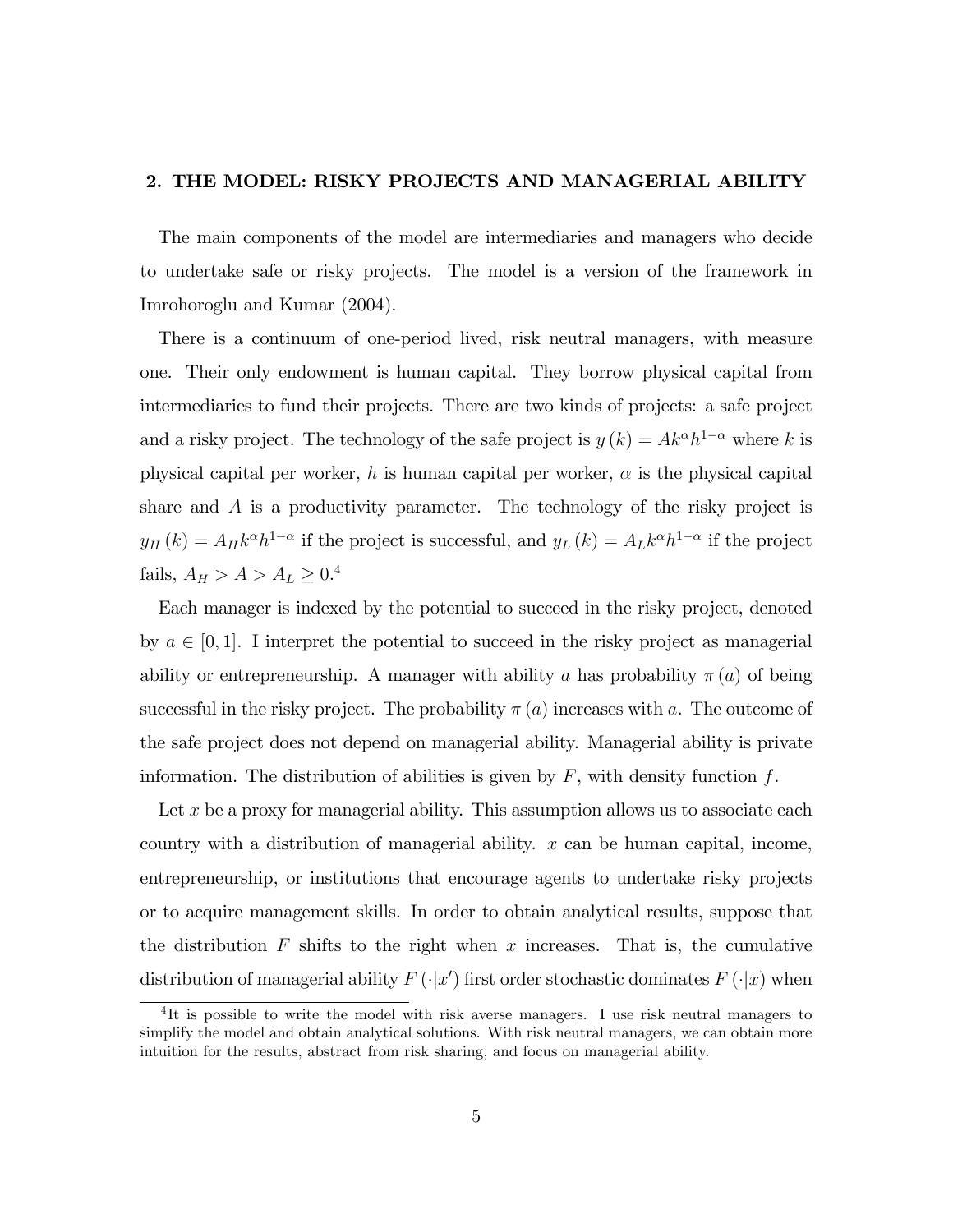$x' > x$ . It is easier to find a high-ability manager when x is high.

Intermediaries pool project risk and guarantee a rate of return to capital r. Intermediation occurs within each period. Intermediaries cannot make contracts contingent on managerial ability as ability is private information. For this reason, they offer the quantity of capital  $k_r$  and the interest rate  $r_r$  for the managers who undertake the risky project, and the interest rate  $r<sub>s</sub>$  for the managers who undertake the safe project. Managers choose the quantity of capital in the safe project given the interest rate  $r_s$ . On the other hand, they have to use  $k_r$  units of capital, to be determined in equilibrium, if they undertake the risky project and pay the interest rate  $r_r$ . The intermediary appropriates the production if the project fails.<sup>5</sup>

At the beginning of the period, the managers invest in the safe or risky project. At the end of the period, the managers of safe projects and successful risky projects consume their output net of interest payments, the managers of failed projects consume zero, and the intermediaries pay the interest r to consumers.

The sum of capital invested in the safe and risky projects is equal to the total quantity of capital k. The division of k into capital in risky and safe projects occurs within the period. We may view the total quantity of capital  $k$ , available in the beginning of the period, as the result of an intertemporal maximization problem in which consumers decide between consumption and savings. This intertemporal problem is not important to us. The key equilibrium value is the interest rate given the levels of x, h and k. The objective is to see how taking into account the ability to run risky projects implies similar equilibrium interest rates across countries given x, h and k for each country.<sup>6</sup>

 $5$ This financial contract is also considered in Imrohoroglu and Kumar (2004). We could also consider verification costs, but this is not essential for the results.

<sup>&</sup>lt;sup>6</sup>The intertemporal problem is max  $\sum_{t=0}^{\infty} \beta^t u(c_t)$  s.t.  $c_t + k_{t+1} = (1 - \delta) k_t + r_t k_t$ , where  $k_t$  is the total quantity of capital in the beginning of each period.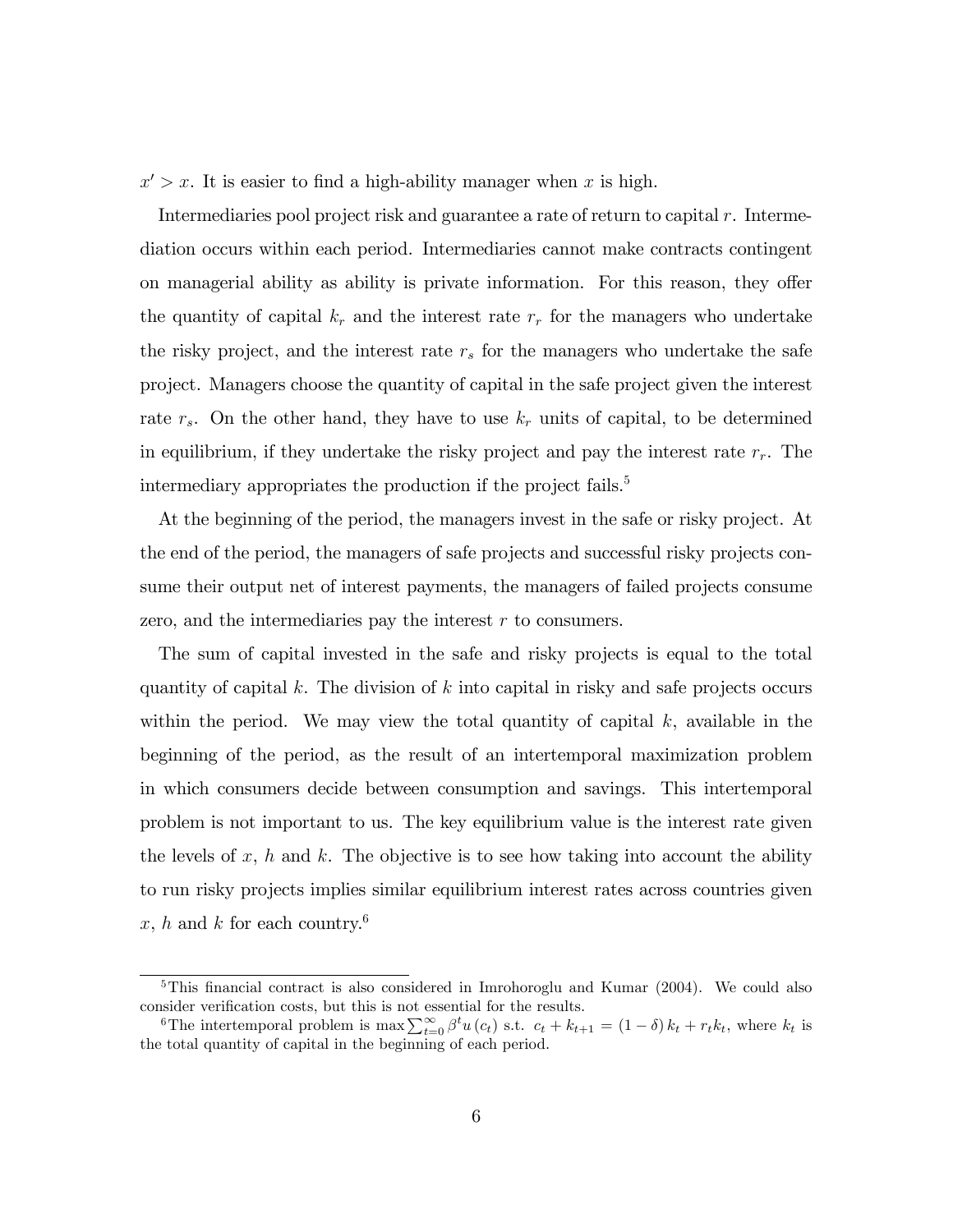#### Solving the model

A manager with ability a decides whether to undertake a safe or a risky project. The manager solves the problem

$$
\max\left\{\max_{k_s} y\left(k_s\right) - r_s k_s, \ \pi\left(a\right)\left[y_H\left(k_r\right) - r_r k_r\right]\right\}.
$$
 (1)

The left hand side has the profits if the safe project is undertaken. The right hand side has the expected profits if the risky project is undertaken. The optimal quantity of capital in the safe project is independent of the level of ability.<sup>7</sup> The intermediary offers the interest rate  $r_s$  for the safe project and the contract  $(r_r, k_r)$  for the risky project. As discussed above, it is not possible to offer  $k_r$  according to the ability of the manager because  $a$  is private information. The intermediary offers the same contract for all managers willing to undertake the risky project. The level of capital in risky projects is not exogenous. We determine  $k_r$  in equilibrium. Private information is not important for the results. I am focusing in the problem with private information because it is more realistic and easier to discuss. Having full information, and so  $k_r$ as a function of a, does not change the conclusions of the paper.

There is a threshold ability level  $z$  such that the manager undertakes the safe project if  $a < z$ , and undertakes the risky project if  $a \geq z$ . z is such that

$$
\pi(z) [y_H (k_r) - r_r k_r] = y (k_s) - r_s k_s. \tag{2}
$$

Given z, the measure of successful risky projects,  $\Phi(z, x)$ , and the measure of unsuc-

<sup>&</sup>lt;sup>7</sup>The payment of human capital is not in the problem because each manager is endowed with human capital. Another way of understanding why the payment of human capital is not in the problem is to consider that managers take the level of human capital in the economy as given. A higher h increases production in safe and risky projects, but managers cannot affect the level of  $h$ .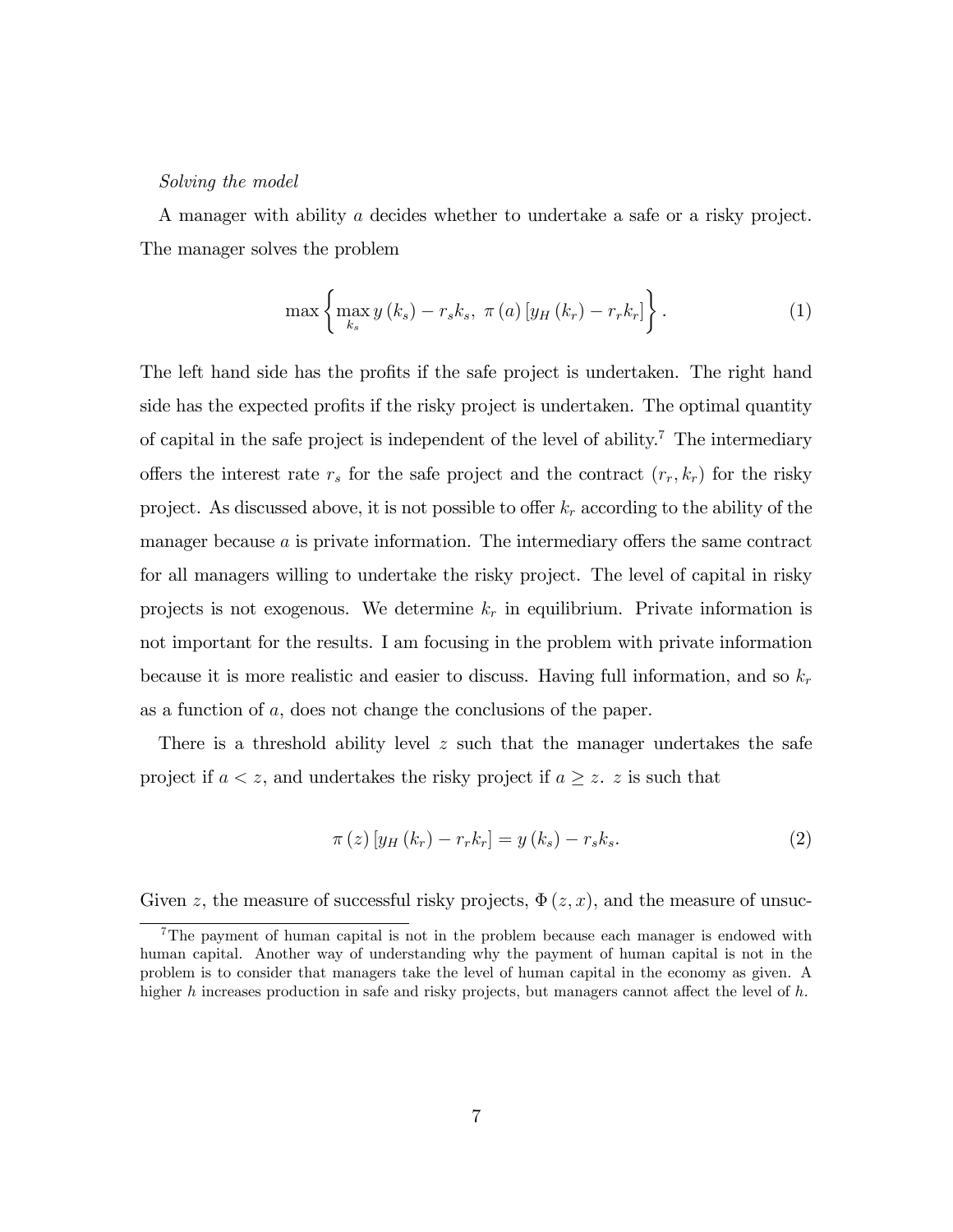cessful risky projects,  $\Theta(z, x)$ , are defined by

$$
\Phi(z, x) \equiv \int_{z}^{1} \pi(a) dF(a, x) \text{ and } \Theta(z, x) \equiv \int_{z}^{1} [1 - \pi(a)] dF(a, x). \quad (3)
$$

Assume that intermediaries and managers act competitively and that there is free entry of intermediaries. With these assumptions, the equilibrium values of  $z$ ,  $k<sub>s</sub>$  and  $k_r$  coincide with the values that maximize total expected output. Therefore, we obtain  $z, k_s$  and  $k_r$  by maximizing total expected output,

$$
\max_{z, k_s, k_r} F(z, x) y(k_s) + \Phi(z, x) y_H(k_r) + \Theta(z, x) y_L(k_r)
$$
 (4)

subject to the resource constraint

$$
F(z, x) k_s + [1 - F(z, x)] k_r = k.
$$
 (5)

Once we find the optimal values of z,  $k_s$  and  $k_r$ , we obtain the interest rates  $r_s$  and  $r_r$  by the marginal condition  $r_s = y'(k_s)$  and by (2).

The first order conditions of this problem imply

$$
\zeta(z, x) y_H'(k_r) + [1 - \zeta(z, x)] y_L'(k_r) = y'(k_s), \qquad (6)
$$

$$
y(k_s) - \lambda k_s \ge \pi(z) y_H(k_r) + [1 - \pi(z)] y_L(k_r) - \lambda k_r,
$$
\n<sup>(7)</sup>

where  $\zeta(z, x)$  is the ratio between the number of successful projects to the total of risky projects,  $\zeta(z, x) \equiv \Phi(z, x) / [1 - F(z, x)]$ , and  $\lambda$  is the Lagrange multiplier on the resource constraint (5). The second equation solves with equality if  $0 < z < 1$ .  $\zeta(z, x)$  is increasing in z, as  $\pi$  is increasing in a. We will see below that  $\zeta$  is also increasing in the proxy for managerial ability  $x$ .

<sup>8</sup>If  $z = 0$  then equation (7) changes to  $y (k_s) - \lambda k_s < \pi (0) y_H (k_r) + [1 - \pi (0)] y_L (k_r) - \lambda k_r$ .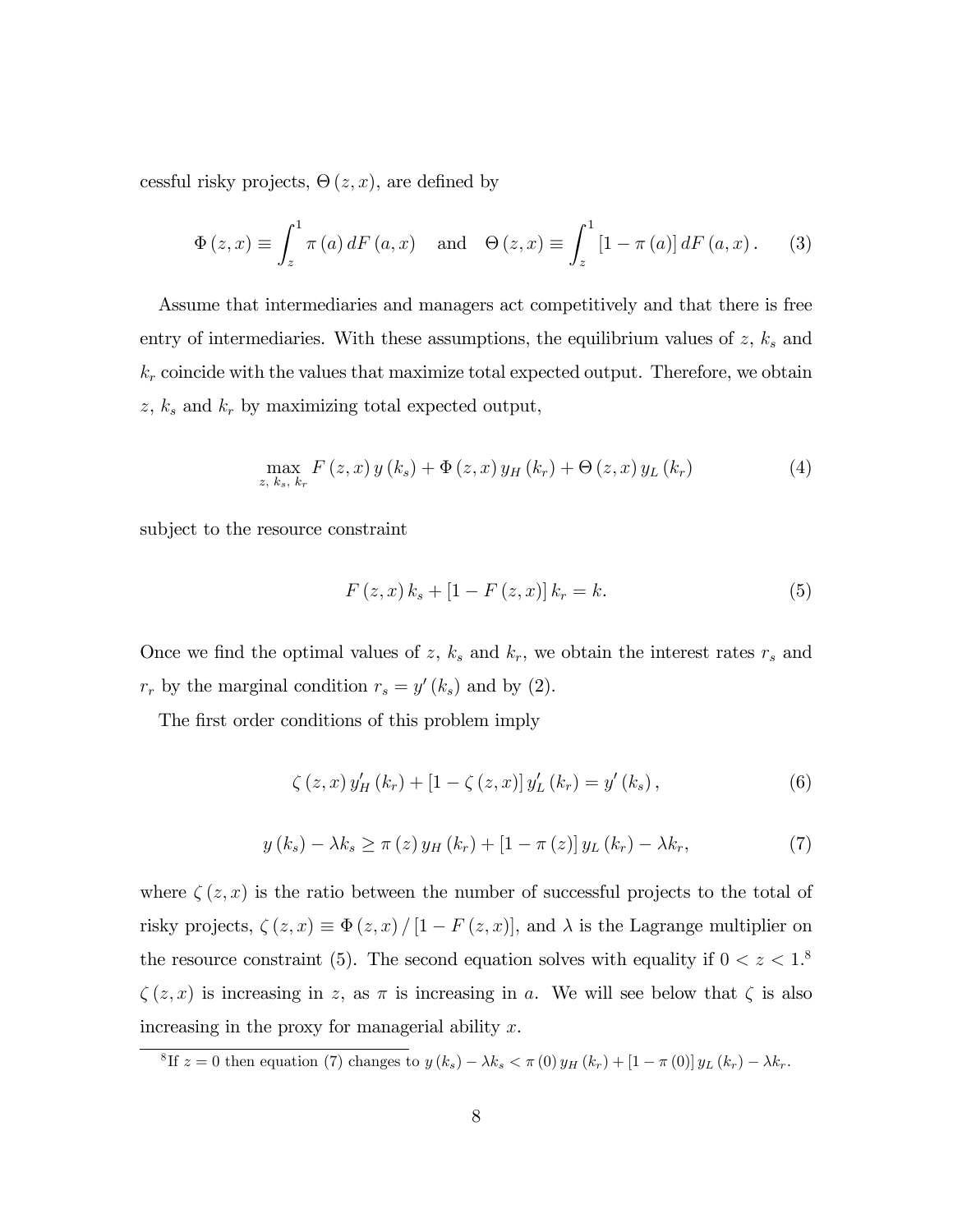Condition (6) equates the marginal product of risky and safe projects, the first weighted by the fraction of successful and unsuccessful risky projects. Substituting the functional forms of the production functions, it yields the ratio of capital used in risky projects to safe projects,

$$
\frac{k_r}{k_s} = \left[ \zeta(z, x) \frac{A_H}{A} + \left[ 1 - \zeta(z, x) \right] \frac{A_L}{A} \right]^{\frac{1}{1 - \alpha}}.
$$
\n(8)

This ratio is important for our purposes because the rate of return to capital increases if more managers engage in risky projects. This ratio is not constant in  $x$  because x changes the distribution of managers and, therefore, changes  $z$ . The effect of x disappears in the neoclassical model. This ratio is constant for a proportional increase in  $A_H$ , A and  $A_L$ , by the homogeneity of the production function.  $k_r/k_s$  is also constant in  $k$  or  $h$ . That is, if capital increases, with no increase in  $x$ , then the quantities of capital in risky and safe projects increase in the same proportion. Rich and poor countries have the same composition of risky and safe projects if there is no increase in x.

If the fraction of successful risky projects  $\zeta$  increases with x, then the ratio of capital in risky projects to safe projects increases with x. The following proposition guarantees this.

**Proposition 1.** The fraction of successful risky projects  $\zeta(z, x)$  increases with the proxy for managerial ability x. As a corollary,  $k_r/k_s$  is increasing in x.

The proof of  $\zeta_x > 0$  is involved because both the number of successful risky projects  $\Phi$  and the number of risky projects increases when x increases—the numerator and denominator that define  $\zeta$ . We need the probability  $\pi$  increasing in a and  $F(a, x')$  to first order stochastic dominate  $F(a, x)$  when  $x' > x$ . A more technical condition is that the density f is positive in the set of abilities, to avoid the possibility of  $\zeta$  being constant in x.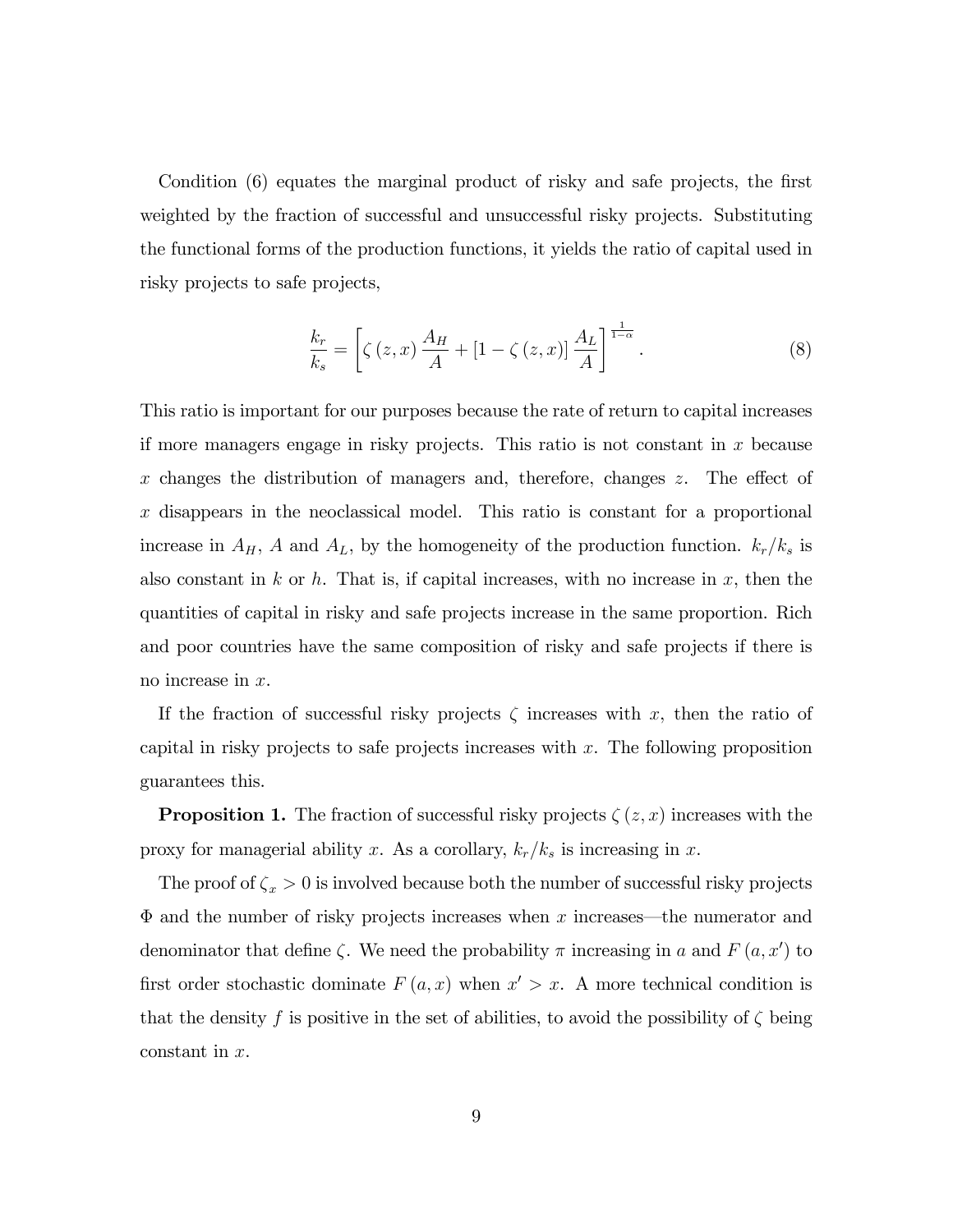We obtain the threshold level of ability z with (7), (8), and  $\lambda = y'(k_s)$ ,

$$
\frac{1}{1-\alpha} \left(\frac{k_r}{k_s}\right)^{\alpha} \left[ \left[\pi(z) - \alpha \zeta(z, x)\right] \frac{A_H}{A} + \left[(1-\pi(z)) - \alpha \left(1 - \zeta(z, x)\right)\right] \frac{A_L}{A} \right] \le 1, \tag{9}
$$

where  $k_r/k_s$  is given by (8), with equality if  $0 < z < 1$ .

Recall that the ratio  $k_r/k_s$  does not depend on k or h and so the expression that defines  $z$  does not depend directly on physical capital or human capital. Therefore,  $z$  does not depend on k or h.  $z$  depends on the technology parameters and on the proxy for managerial ability x. As  $k_r/k_s$ , z is constant for a proportional increase in  $A_H$ , A and  $A_L$ .

The left-hand side of  $(9)$  is the ratio of expected profits from the risky project with ability z to the profits from the safe project.  $z = 1$  means that all agents undertake the safe project. As  $A_H > A$ , this cannot happen if the probability  $\pi(1)$  is close enough to one. Analogously,  $z = 0$  means that all agents undertake the risky project. This can only happen if  $A_L$  or  $\pi(0)$  are too high, that is, there are sufficient gains even if the project fails. This intuition is confirmed in the proposition below. We can, therefore, easily have conditions to imply existence of  $z, 0 < z < 1$ .

**Proposition 2.** Existence of  $z, 0 < z < 1$ . Suppose that  $\pi(1)$  is sufficiently close to one and that  $A_L/A_H$  and  $\pi(0)$  are sufficiently close to zero. Then, there exists a threshold level of ability  $z, 0 < z < 1$  such that equation (9) is satisfied with equality.

The ability of the managers in the threshold risky project, z, increases with the proxy for managerial ability,  $z_x > 0$ . Countries with more high-ability managers use a manager with higher ability in the marginal project than countries with less high-ability managers.<sup>9</sup> Rauch (1991) obtains a similar result in a different model. One of the objectives in Rauch (1991) is to show that countries with more skilled

<sup>&</sup>lt;sup>9</sup>In Imrohoroglu and Kumar (2004), in contrast, intermediation costs restrict the use of capital in risky projects and imply higher managerial ability in the marginal project in countries with less capital. I analyze further the different predictions in the next section.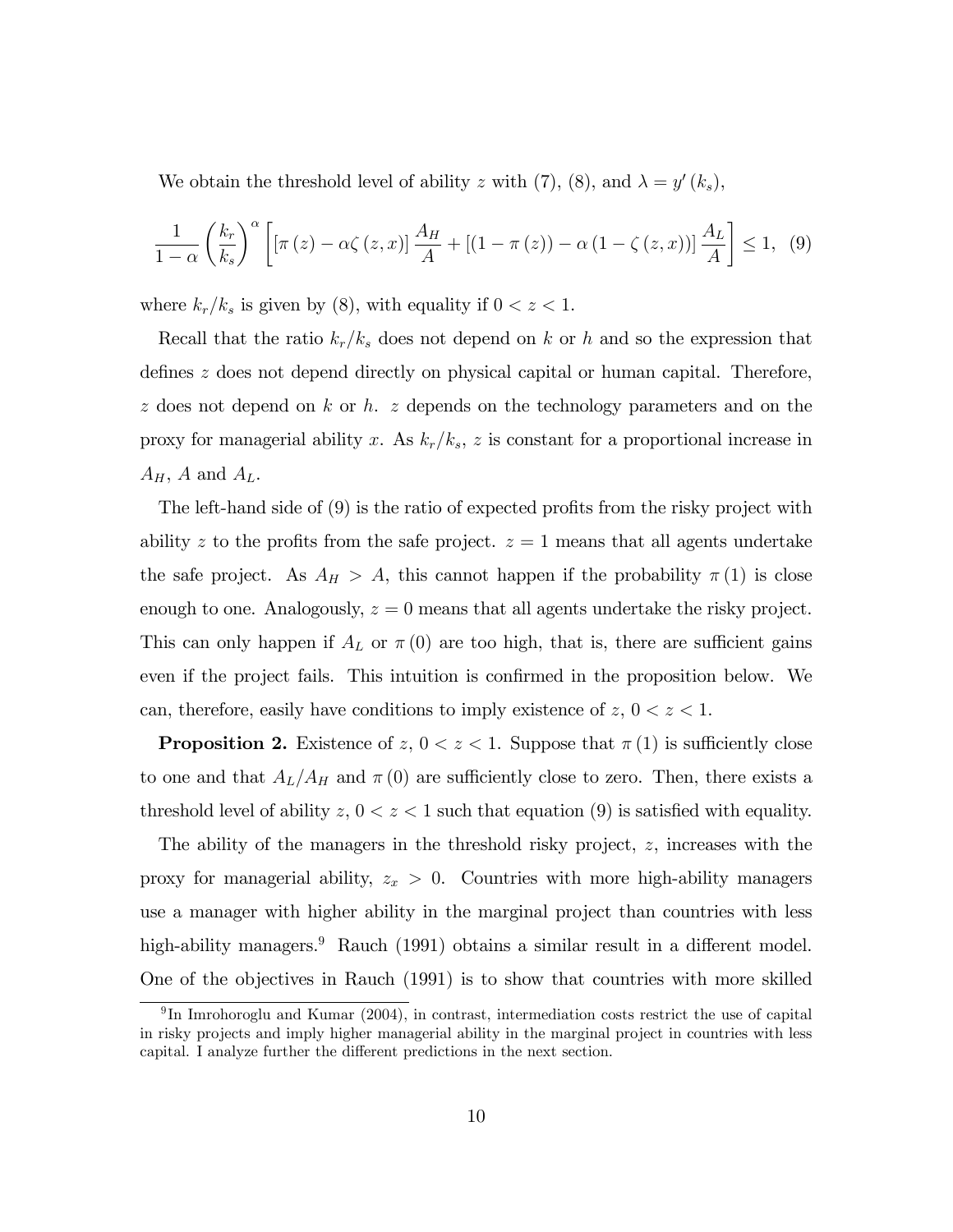workers (richer countries) export managers and import skilled employees. The same conclusions would apply to the present paper.

To show that z increases in x, define  $\Lambda$  as the left-hand side of (9). With  $0 < z < 1$ , z is given by  $\Lambda(z, x) = 1$ . Therefore,  $z_x = -\Lambda_x/\Lambda_z$ . We have  $\Lambda_x < 0$  in general and  $\Lambda_z > 0$  for certain conditions given below, usually valid. Intuitively,  $\Lambda$  decreases with x because the ratio  $\zeta$  of successful risky projects to the total of risky projects increases when  $x$  increases, and so capital in risky projects increases. Therefore, returns decrease in the marginal risky project relative to returns in the marginal safe project. As a result,  $\Lambda$  decreases.  $\Lambda_z > 0$  means that returns increase in the marginal risky project relative to the returns in the marginal safe project when managerial ability increases. With  $\Lambda_x < 0$  and  $\Lambda_z > 0$ ,  $z_x > 0$ .

**Proposition 3.** z is increasing in x. Suppose that  $\zeta_z < 1/\alpha$  or, alternatively, that the distribution of abilities is not concentrated in any level of ability  $(f(a, x))$  is small). Then, the threshold ability level  $z$  increases with the proxy for managerial ability, x.

Define  $\Gamma(x)$  as the ratio of the total quantity of capital to the capital used in safe projects,  $\Gamma(x) = k/k_s$ . By the resource constraint (5),

$$
\Gamma(x) = F(z(x), x) + [1 - F(z(x), x)] k_r / k_s.
$$
 (10)

 $\Gamma$  is known once we have the equilibrium value of z in (9). We obtain the value of  $k_s$ by  $k_s = k/\Gamma(x)$  and the value of  $k_r$  by (8). We obtain  $r_s$  and  $r_r$  by  $r_s = \alpha Ak^{\alpha-1}h^{1-\alpha}$ and  $r_r$  by (2). This completes the determination of the endogenous variables in the model. We will see that  $\Gamma(x)$  summarizes how managerial ability affects total factor productivity and how managerial abilities increases returns to capital.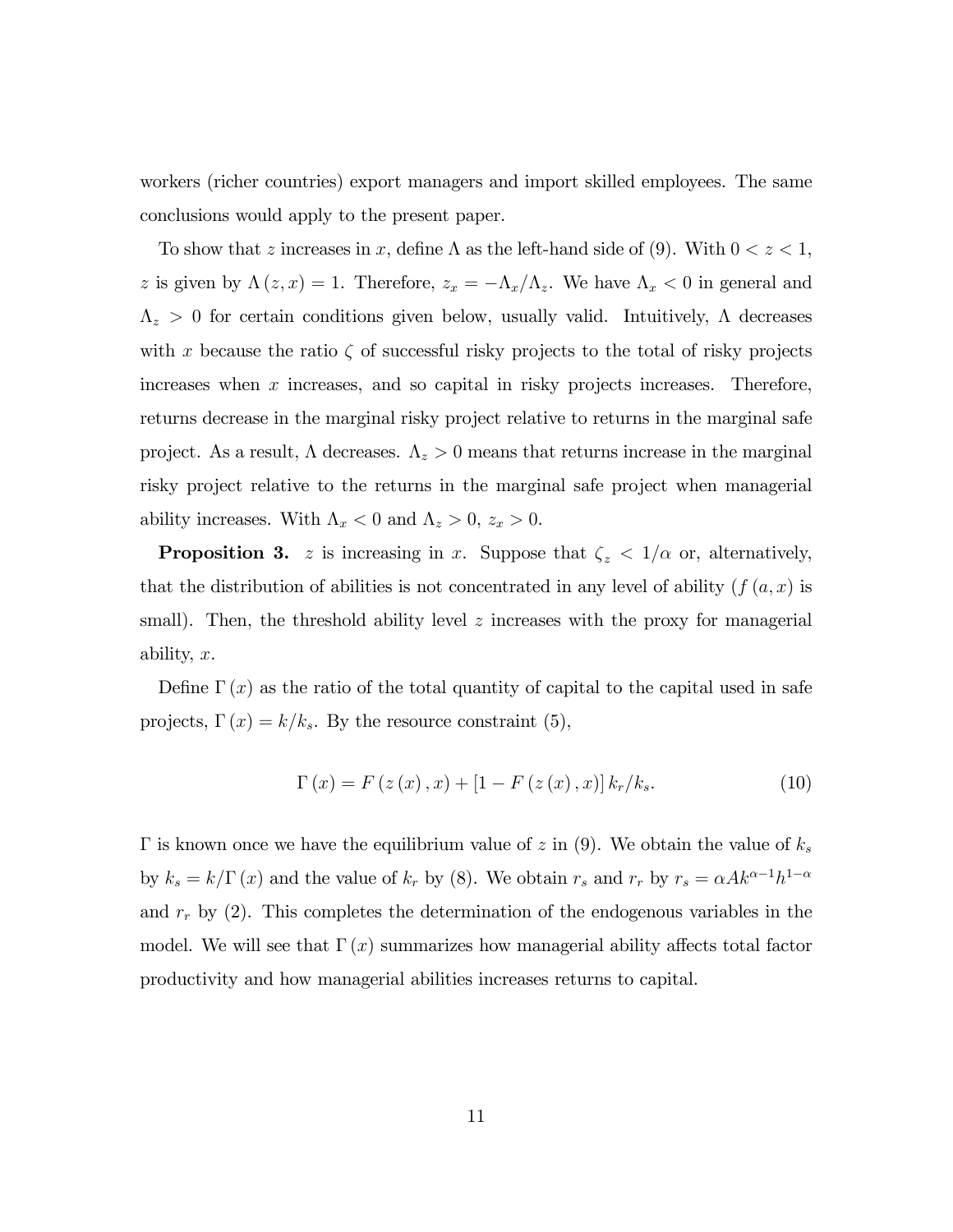## 3. IMPLICATIONS: RETURNS TO CAPITAL

Returns to capital depend on the quantity of physical and human capital and on the distribution of managerial abilities. A favorable distribution of managerial abilities increases returns to capital. Economies with little capital may have low returns to capital if it is difficult to find high-ability managers to run projects.

Revenues of intermediaries from safe and risky projects are given by

$$
rev = F(z, x) r_s k_s + \Phi(z, x) r_r k_r + \Theta(z, x) A_L k_r^{\alpha} h^{1-\alpha}.
$$
 (11)

The first term in the right hand side are revenues from safe projects. The remaining terms account for revenues from risky projects. The intermediary collects the output of unsuccessful projects. We have  $r_r$  given by equation (2) and  $r_s = \alpha A k_s^{\alpha-1} h^{1-\alpha}$ . Substituting the values of the interest rates and using the expression of  $\Gamma$  in (10), we have

$$
rev = A\Gamma(x) k_s^{\alpha} h^{1-\alpha} - Ak_s^{\alpha} h^{1-\alpha} (1-\alpha) \left( F(z) + (1 - F(z)) \frac{\zeta(z, x)}{\pi(z)} \right). \tag{12}
$$

Returns to capital are defined as  $r = rev/k$ . Setting this value of r implies zero profits for the intermediaries. To analyze the rate of return to capital, focus on the first term in the expression of returns and substitute  $k_s = k/\Gamma^{10}$ . We have

$$
r \approx A\Gamma(x)^{1-\alpha} k^{-(1-\alpha)} h^{1-\alpha}.
$$
 (13)

 $\Gamma(x)$  summarizes the effect of the distribution of managerial abilities. As the proxy for managerial ability increases, the value of  $\Gamma$  increases.

<sup>&</sup>lt;sup>10</sup>The second term is the effect of private information. I use the approximation to explain the mechanism of the model. The calibration and predictions that follow were obtained with the complete expression in (12).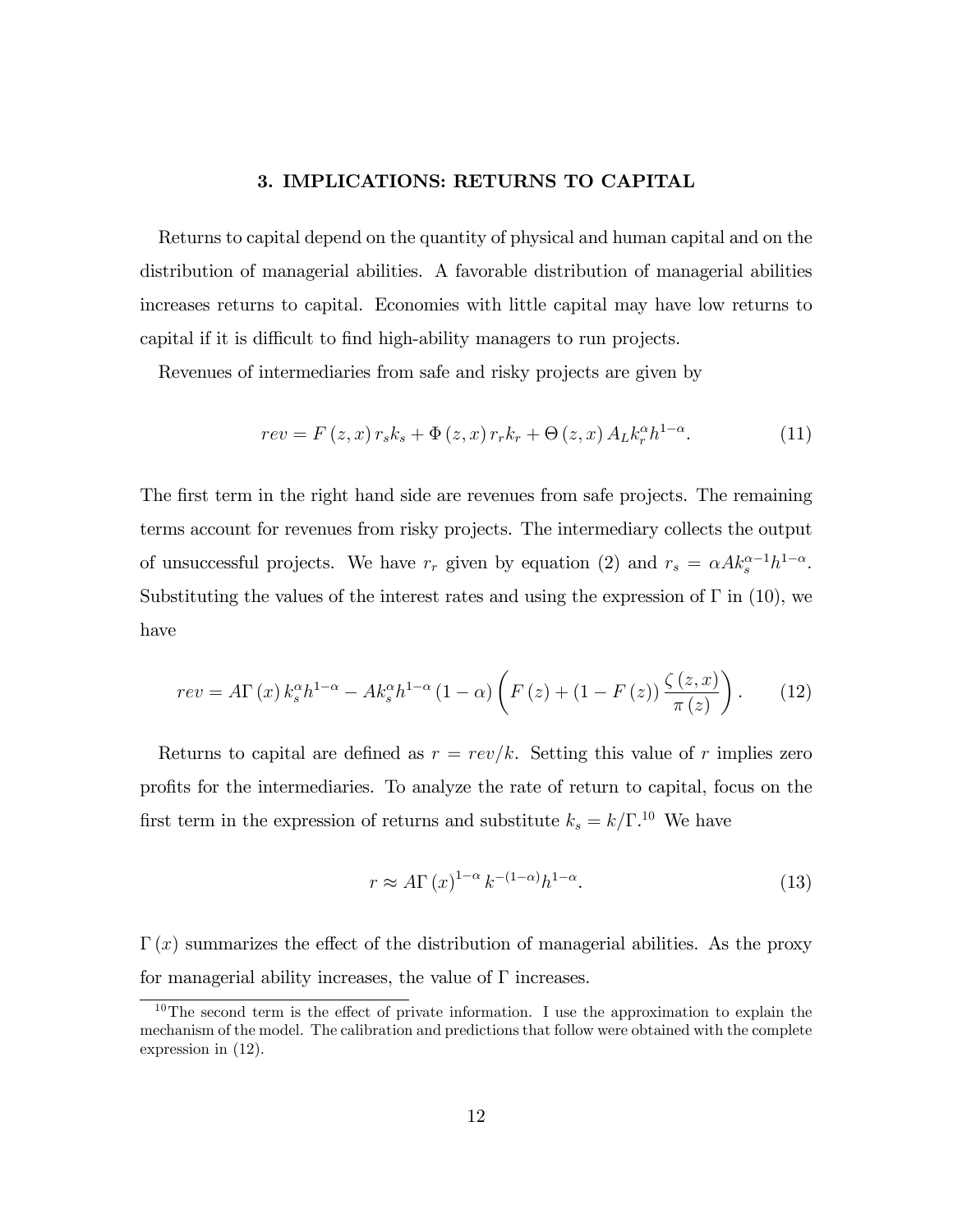$A\Gamma(x)^{1-\alpha}$  is total factor productivity. To see this, consider the expression for total output,  $y = F(z, x) y_s (k_s) + \Phi(z, x) y_H (k_r) + \Theta(z, x) y_L (k_r)$ . This expression yields

$$
y = A\Gamma(x)^{1-\alpha} k^{\alpha} h^{1-\alpha}
$$
 (14)

Therefore, we can express differences in managerial ability as differences in TFP in one closed form. TFP can be written as a function of managerial ability. The contribution of the model is to provide a way to understand how managerial ability increases TFP. TFP is higher because the number of risky projects increases with the number of high ability managers.

**Proposition 4.** TFP increases with x. Suppose that  $z_x$  is small or, alternatively, that the distribution of abilities is not concentrated in any level of ability  $(f(a, x))$  is small). Then,  $\Gamma(x)$  is increasing with x and hence TFP increases with x.

k and h do not affect  $\Gamma$ . If physical or human capital, however, have positive correlation with factors that change the potential of managers to be successful in risky projects, then the difference in returns to capital across countries changes. Richer countries can have higher returns to capital. This is more likely to happen in middleincome countries, which have a higher level of capital than poor countries but have a much different distribution of managers. If managerial ability is imperfectly captured by aggregate measures of physical and human capital, such as  $k$  and  $h$ , then the variation of  $k$  and  $h$  alone cannot explain the variation in TFP.<sup>11</sup>

As  $\Gamma(x) = k/k_s(x)$ , when  $\Gamma$  increases then the quantity of capital invested in the safe project  $k<sub>s</sub>$  decreases. The rate of return to capital depends on the number of risky projects. By the formula of returns,  $r \approx Ak_s^{-(1-\alpha)}h^{1-\alpha}$ . If capital in safe projects

 $11$ Bils and Klenow (2000), Caselli (2005) and others find that physical and human capital alone cannot explain the variation in TFP. There is also a discussion whether the direction of causality is from human capital development (schooling) to growth or from growth to human capital. Bils and Klenow (2000), Kumar (2003) and Foster and Rosenzweig (1996, 2004) discuss the direction of causality and analyze further the relation among schooling, human capital and growth.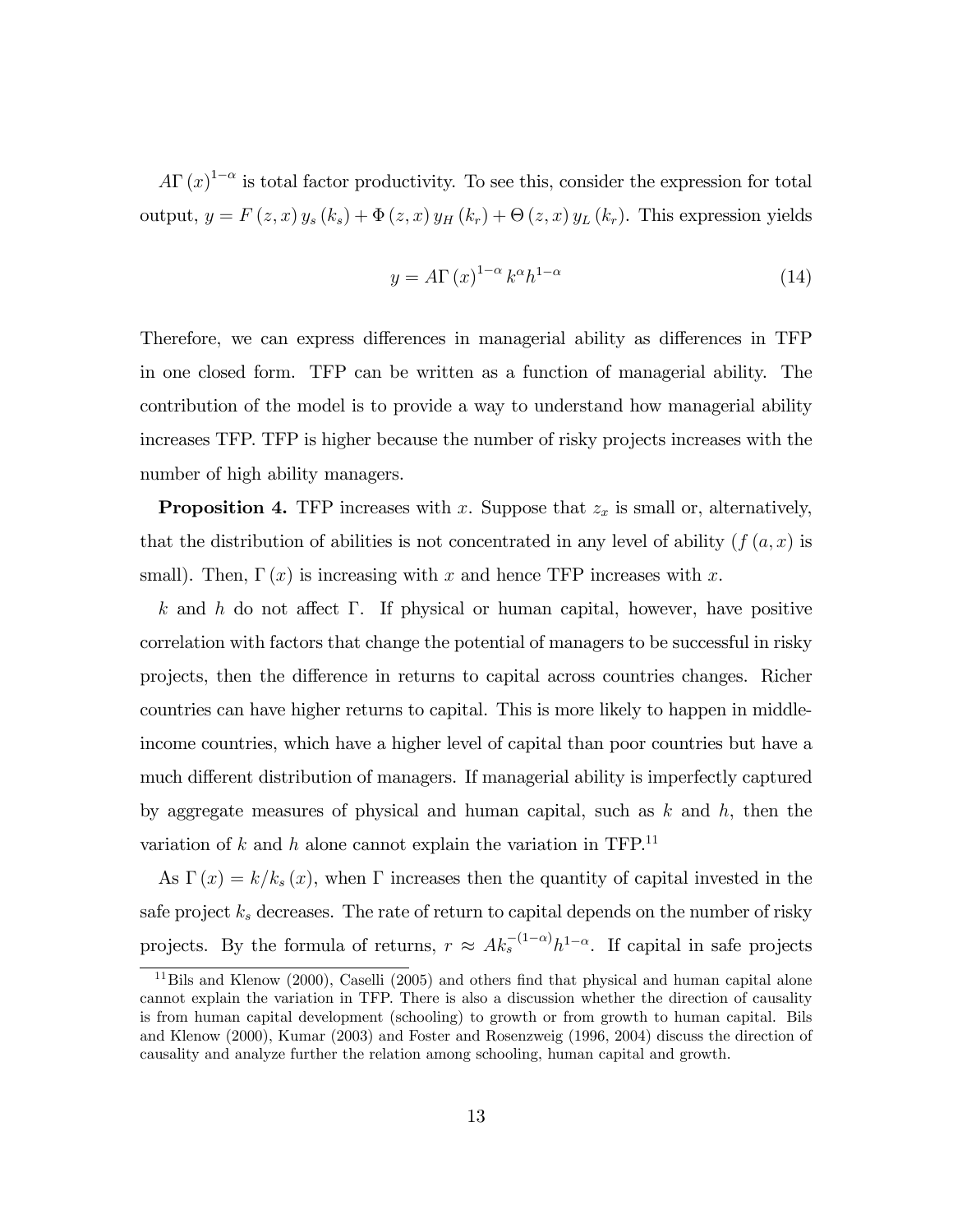increases, then returns to capital decrease. More high ability managers imply more risky projects. Two economies with the same level of human capital and physical capital can have different returns if they have different distributions of managerial abilities. We know that the endowments of human capital and physical capital are related to TFP. What we have here is an explanation for why human capital (in the form of managerial ability) is positively correlated with TFP.

#### Numerical Analysis

Capital áows with little intensity. Capital áows from rich and poor countries to middle-income countries. I explain this pattern by showing that returns to capital can be close across countries and higher in middle-income countries. This happens in the model because managerial ability increases TFP by the increase in risky projects.

To calculate the quantitative predictions of the model, I use data on physical capital and human capital in Klenow and Rodriguez-Clare (1997, 2005), on educational attainment in Barro and Lee (2001), and on entrepreneurship from the Global Entrepreneurship Monitor (GEM) (Reynolds et al. 2005). I first relate the distribution of managerial abilities with physical capital, human capital and higher education. I later relate the distribution of managerial abilities with indicators of entrepreneurship. More human capital and physical capital increase the number of managers able to be successful in a risky project. Human capital and physical capital—past investments in education or equipment—make management more effective, for example, by improving management techniques and communication equipment. Moreover, Bates (1990) Önds a positive relation between years of higher education and entrepreneur- $\sinh^{12}$  In the end of this section, I discuss further the relation between managerial ability and education.

<sup>12</sup>Klenow and Rodriguez-Clare construct the measures of human capital from Barro and Lee. I use directly the data of educational attainment in the specifications with higher education. See Lazear  $(2005)$  for a theory of entrepreneurship. A different approach is to use the distribution of firm size to infer the distribution of managerial talent (Lucas 1978). Data on firm size across countries, however, is usually not comparable or not available, especially for low-income countries.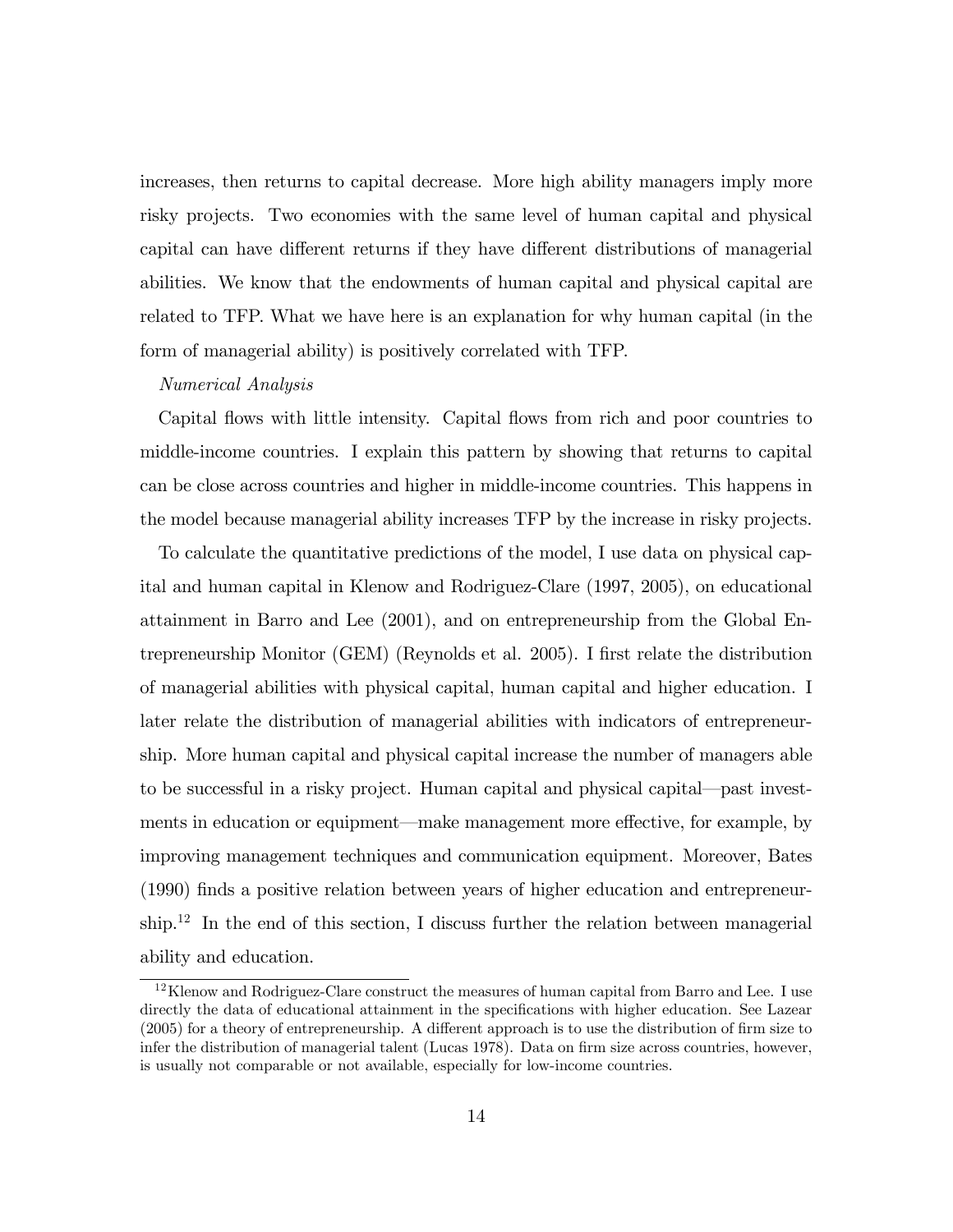Suppose that the distribution of managerial abilities is  $F(a,x) = a^x$ , where x is positively related to physical or human capital. Denote the level of physical and human capital in country i by  $k_i$  and  $h_i$ , and the average number of years in higher education by  $hyr_i$ . Consider six cases, depending on how x is related to the data:  $x = hyr_i/hyr_1, x = h_i/h_1, x = k_i/k_1, x = (hyr_i/hyr_1)^{1-\alpha}, x = (h_i/h_1)^{1-\alpha}$  and  $x = (k_i/k_1)^\alpha$ , where  $i = 1$  denotes the smallest values of hyr, h, or k. The first three cases directly relate the proxy with higher education, human capital, and physical capital. The other cases take into account the shares of human capital and physical capital (I later relate x with indicators of entrepreneurship across countries, and discuss how x can be related to institutions).

The distribution of abilities in the country with lowest physical or human capital is uniform— $F(a, x) = a$  when  $i = 1$ —and the distribution of abilities with higher proxies Örst order stochastically dominates the distribution of abilities with lower proxies. This specification highlights the main mechanism of the model to affect returns to capital. It is easier to find a high-ability manager as human capital or physical capital increase.

For simplicity, the probability of success in the risky project is linear,  $\pi(a) = a$ . Given the functional forms of  $F(a, x)$  and  $\pi(a)$ , we have  $\zeta(z, x) = \frac{x}{1+x}$  $1 + x$  $\frac{1-z^{1+x}}{x}$  $\frac{z}{1-z^x}$ . The assumption  $\pi(a) = a$  is intended to keep  $\pi$  the simplest as possible. It is possible to replicate changes in  $\pi$  with changes in F. For example, an economy with higher probability of success for each ability level (higher  $\pi(a)$ ) may behave as an economy with smaller probabilities of success but more high-ability managers.

The model transfers the explanation of capital áows from intermediation costs to managerial ability. To make this clear, I first apply the same data of Imrohoroglu and Kumar (2004) to the model, now with zero intermediation costs but with differences in managerial ability. Imrohoroglu and Kumar use data from Klenow and Rodriguez-Clare (1997), which calculate physical and human capital for 1985. I later update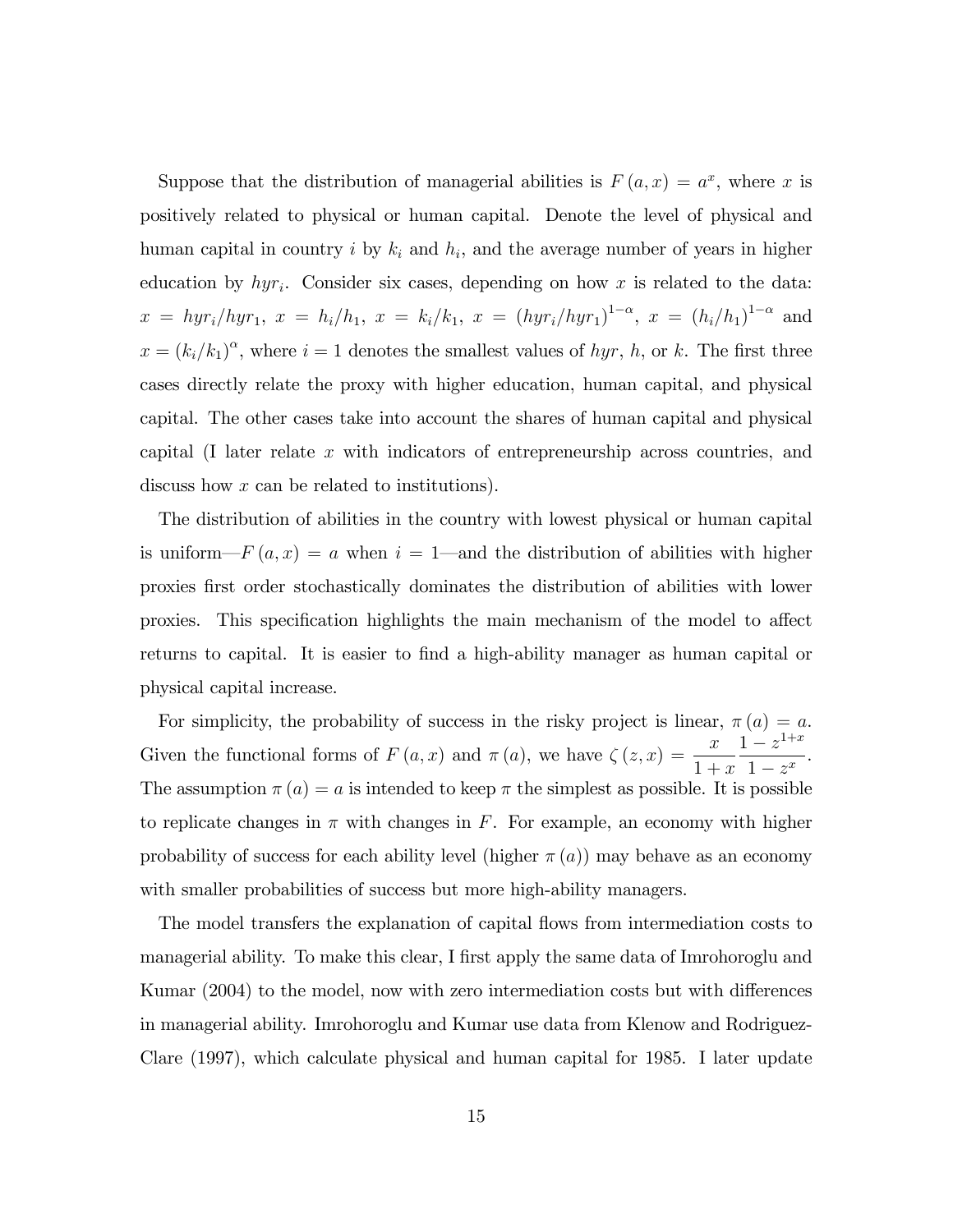physical and human capital with Klenow and Rodriguez-Clare (2005), which calculate physical and human capital for 2000 (it does not change results), and I add evidence on entrepreneurship to proxy for managerial ability.

The dataset of Klenow and Rodriguez-Clare (1997) has 98 countries in different regions and with large differences in income and capital. The country with highest physical capital per worker is Switzerland, with 1:79, 180 times the value of the country with lowest capital per worker, the Democratic Republic of the Congo (formerly Zaire), with 0:01. Capital per worker is normalized to the level of the United States, with  $k = h = 1$ . The variation in human capital is also large. The highest human capital per worker is 100 times the lowest human capital per worker (in the United States, with 1, and in Niger, with 0.01).

Following the procedure of Imrohoroglu and Kumar, I grouped the countries in four quartiles from the lowest to the highest physical capital per worker: i refers now to a quartile, and  $k_i$ ,  $h_i$  and  $hyr_i$  refer to the averages of physical capital, human capital and years of higher education of each quartile. We have then four points, each representing a group of 22 countries.<sup>13</sup> What I refer to as poor countries are the countries in the lowest quartile. The middle-income countries are the countries in the second and third quartiles, and the rich countries are the countries in the highest quartile. Two countries in the first quartile are Tanzania and Ghana—18 of the 22 countries in the Örst quartile are in Africa. Examples of two countries in the other quartiles are Honduras and Indonesia in the second, Brazil and South Korea in the third, and Denmark and the United States in the fourth. The countries are ordered by capital per worker because capital is the relevant variable for returns to capital in the neoclassical model. The order of countries in income per capita is almost the

<sup>&</sup>lt;sup>13</sup>Following the procedure of Imrohoroglu and Kumar, I also removed 10 countries with high TFP levels, probably caused by measurement problems. The countries are Algeria, Congo, Iran, Iraq, Jordan, Mexico, Syria, Trinidad and Tobago, Tunisia, and Venezuela. The values of k, h and hyr of each quartile are  $k_i = 0.024, 0.086, 0.279, 1.033$  (rounded to 0.025, 0.1, 0.275, 1);  $h_i = 0.049, 0.150$ , 0.394, 1; and  $hyr_i = 0.042, 0.204, 0.387, 0.659$ .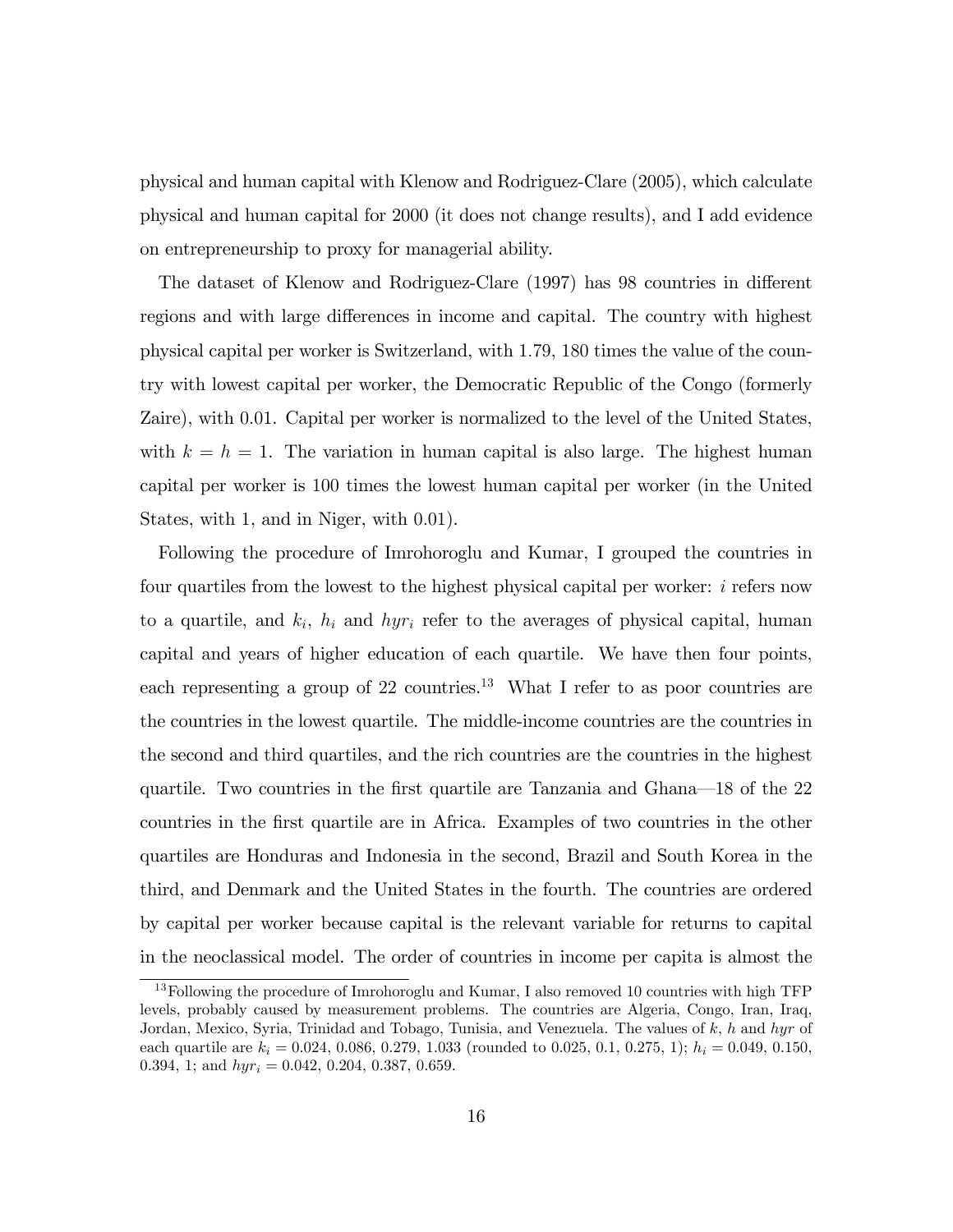same, the correlation of the logs of capital and income per worker is 0:96.

The variety of countries is an advantage of the dataset of Klenow and Rodriguez-Clare. We later use the dataset of Caselli and Feyrer (2007) and, as mentioned above, the GEM dataset (both described later). These two datasets have less countries, and the countries are concentrated in the highest quartiles of Klenow and Rodriguez-Clare. There are no countries of the lowest quartile in Caselli and Feyrer and there is only one country of the lowest quartile (Uganda) in the GEM dataset.

I assume that the capital share  $\alpha$  is equal to 0.35 and the depreciation rate is equal to 9 percent in all countries. For the productivity parameters  $A_H$ , A and  $A_L$ , I set  $A_L = 0$  and calculate  $A_H$  and A such that the net return is equal to 7 percent and the capital-output ratio is equal to 3 in the richest quartile.<sup>14</sup> See appendix for the calibrated values of  $A_H$  and A. I keep the corresponding values of  $A_H$  and A fixed in each specification and vary the values of physical and human capital. Returns are calculated by  $r_i = rev_i/k_i$ , where the intermediary's revenue  $rev_i$  is given by (12).

Figure 1 shows the results. The figure has seven lines, six for each proxy of  $x$  and one for the neoclassical model, with  $x = 1$ . Each line has four points, for each capital quartile in Klenow and Rodriguez-Clare (1997). (The Ögure with data from Klenow and Rodriguez-Clare (2005) is similar. It is in Fig 2.) According to the model, returns to capital in all countries are between 6 and 10 percent, with higher returns in middleincome countries (third quartile). This pattern appears in all six specifications with managerial ability. The model predicts much closer returns across countries than the neoclassical model. Returns closer across countries imply that capital áows with low intensity. Higher returns in middle-income countries imply that capital flows to

 $14$  Imrohoroglu and Kumar (2004) also follow this calibration. The difference is that they do not vary the distribution of abilities as income increases. They explain the pattern of capital áows by the introduction of intermediation costs e in each country. In comparison to their model, I set  $e = 0$ and explain changes in returns on capital with changes in managerial abilities. Their model collapses to the neoclassical model when  $e = 0$ . The present model collapses to the neoclassical model when x does not vary across countries.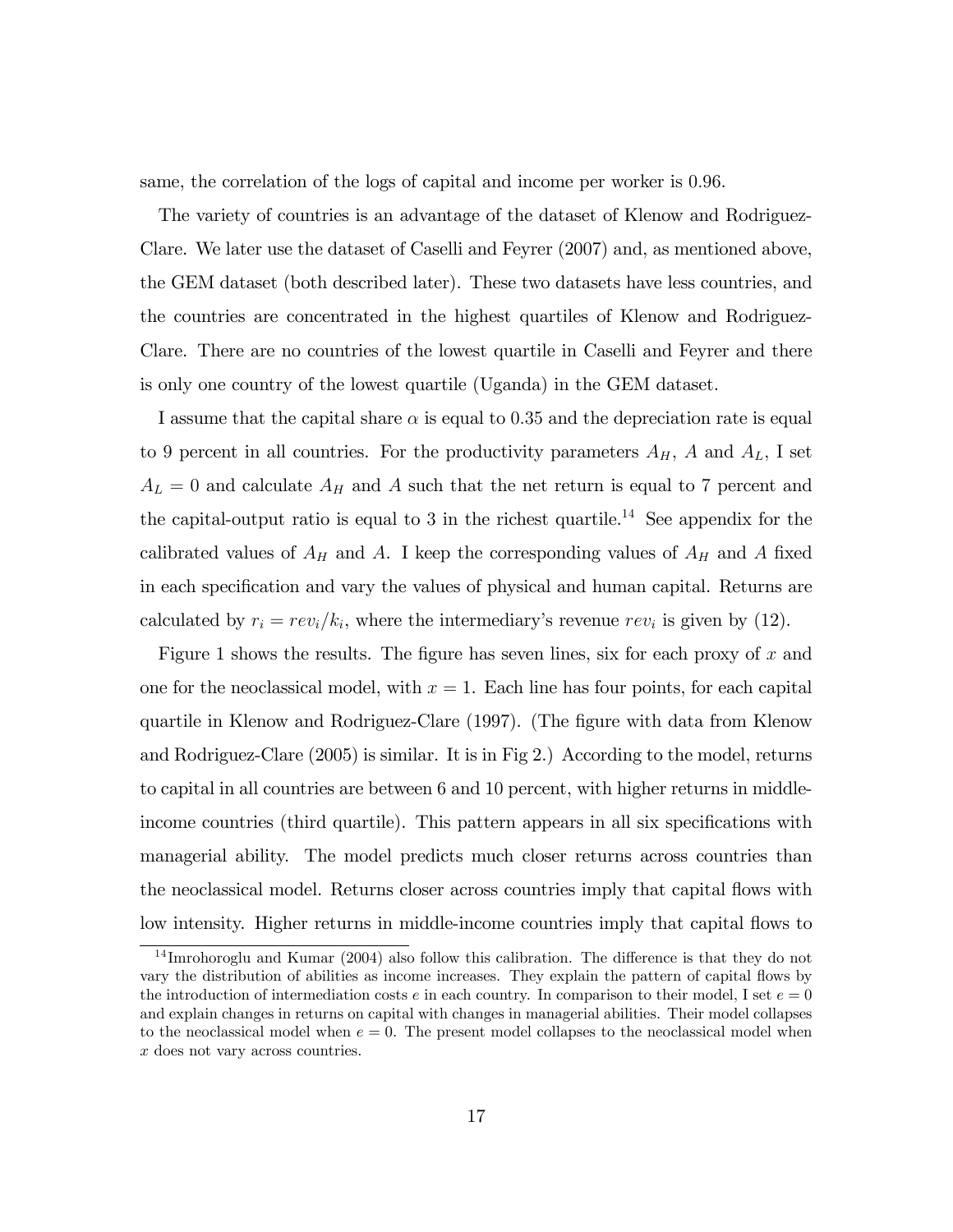

FIG. 1. Net returns to capital  $(r - \delta)$  for different assumptions about the proxy x. Neoclassical:  $y = Ak^{\alpha}h^{1-\alpha}$ . Capital per worker obtained from grouping the countries in quartiles and normalizing to the level of the richest quartile, data from Klenow and Rodriguez-Clare (1997). Human capital for each quartile:  $h_i = 0.049, 0.150, 0.394,$ and 1. The model is calibrated to imply returns of 7 percent in the highest quartile.

middle-income countries. More precisely, the model predicts that capital flows with low intensity to countries in the third quartile of capital per worker.

The neoclassical returns in figure 1, calculated with  $x = 1$  for all quartiles, take into account human capital in the production function, as in Lucas (1990). Without human capital, returns go much beyond the limits of the figure. Even with human capital, the neoclassical model predicts that net returns in the lowest quartile are more than twice the net returns in the richest quartile.

All deviations from the neoclassical model are the result of changes in the distribution of managerial abilities. According to the specification of  $x$ , the median of the distribution of abilities increases from 0:5, in the lowest quartile, to around 0:9 in the highest quartile.<sup>15</sup> Is this variation excessive? According to the data, the level of

<sup>&</sup>lt;sup>15</sup>The median in the highest quartile varies from 0.83 when  $x = (k_i/k_1)^{\alpha}$  to 0.98 when  $x = k_i/k_1$ .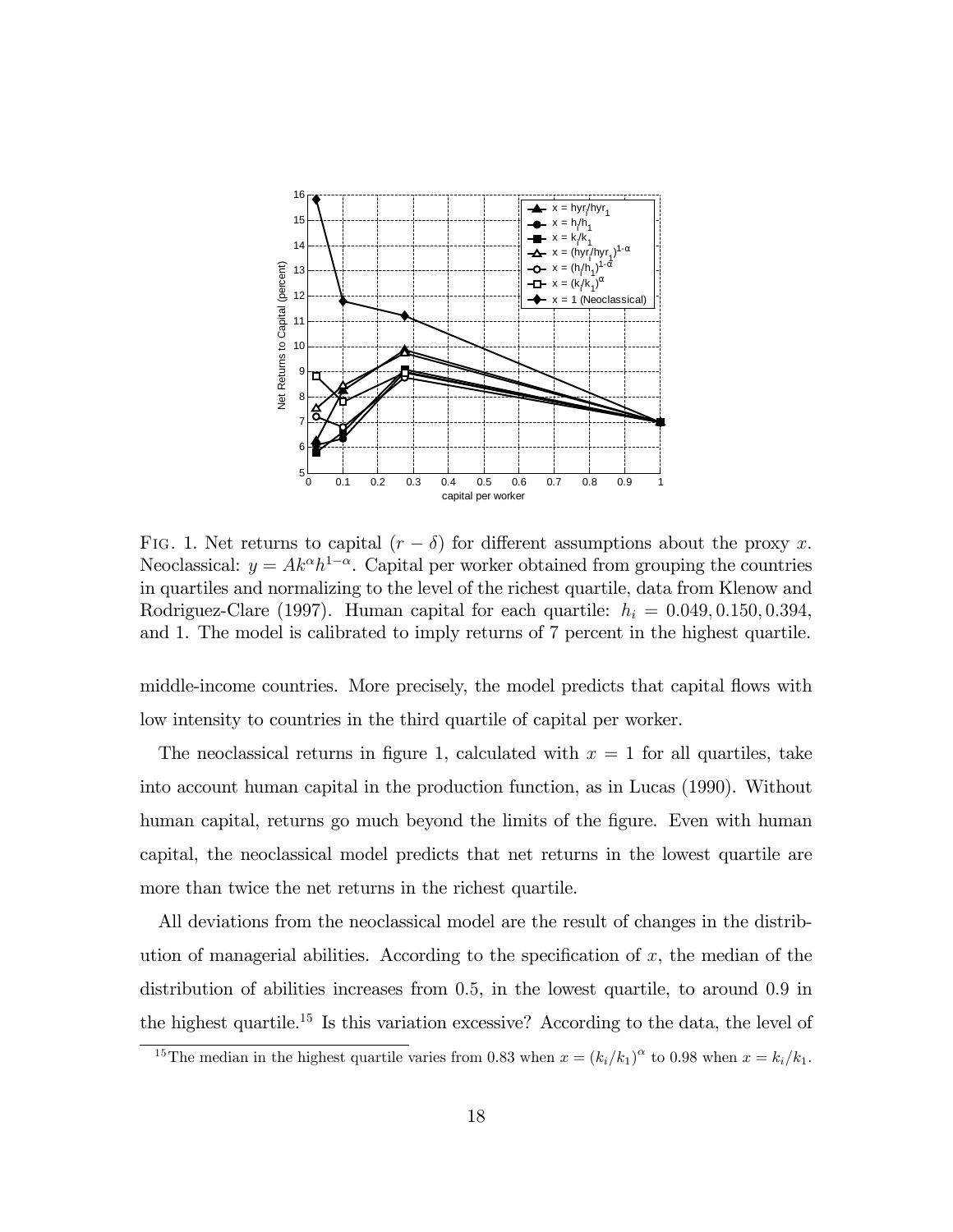human capital in the highest quartile is 20 times the level in the lowest quartile, and the corresponding level of physical capital is 40 times the level in the lowest quartile. Educational quality increases even more the difference in human capital (Hanushek and Woessmann 2007). It would not be a surprise to see substantial differences in the distribution of managerial abilities across countries. It is possible that the true distributions of abilities are such that poor countries have even fewer high-ability managers as compared to rich countries than I assume in these exercises.<sup>16</sup>

Table 1 shows gross returns (not discounting depreciation) relative to returns in the highest quartile of capital per worker. In the neoclassical model, returns in the first quartile are  $11$  times higher than returns in the highest quartile. The difference decreases to 1:55 times when we add human capital to the production function. Returns are much closer when we add the effect of the distribution of managerial abilities. Returns in middle-income countries exceed those in poor and rich countries. Returns are lowest in poor countries under the specifications with  $x = hyr_i/hyr_1$ ,  $x = (hyr_i/hyr_1)^{1-\alpha}, x = h_i/h_1$  and  $x = k_i/k_1$  but not under  $x = (h_i/h_1)^{1-\alpha}$  and  $x = (k_i/k_1)^\alpha$ . This occurs because the proxy varies less in the last two specifications. The highest returns are for countries in the third quartile.

The reason for the increase in returns to capital from the first to the third quartile is the increase in the relative number of risky projects. Risky projects, if successful, are more productive than safe projects. Countries with more high-ability managers benefit more from the risky technology. There are more risky projects in economies with more high-ability managers, although both technologies are available in all countries.

 $16$ The flow of managers from rich to poor countries could increase returns in poor countries. The implicit assumption is that there are factors such as local knowledge (as culture or language), externalities in ability, or fixed costs (as difficulty in matching jobs for family members) that make difficult the migration of managers across countries.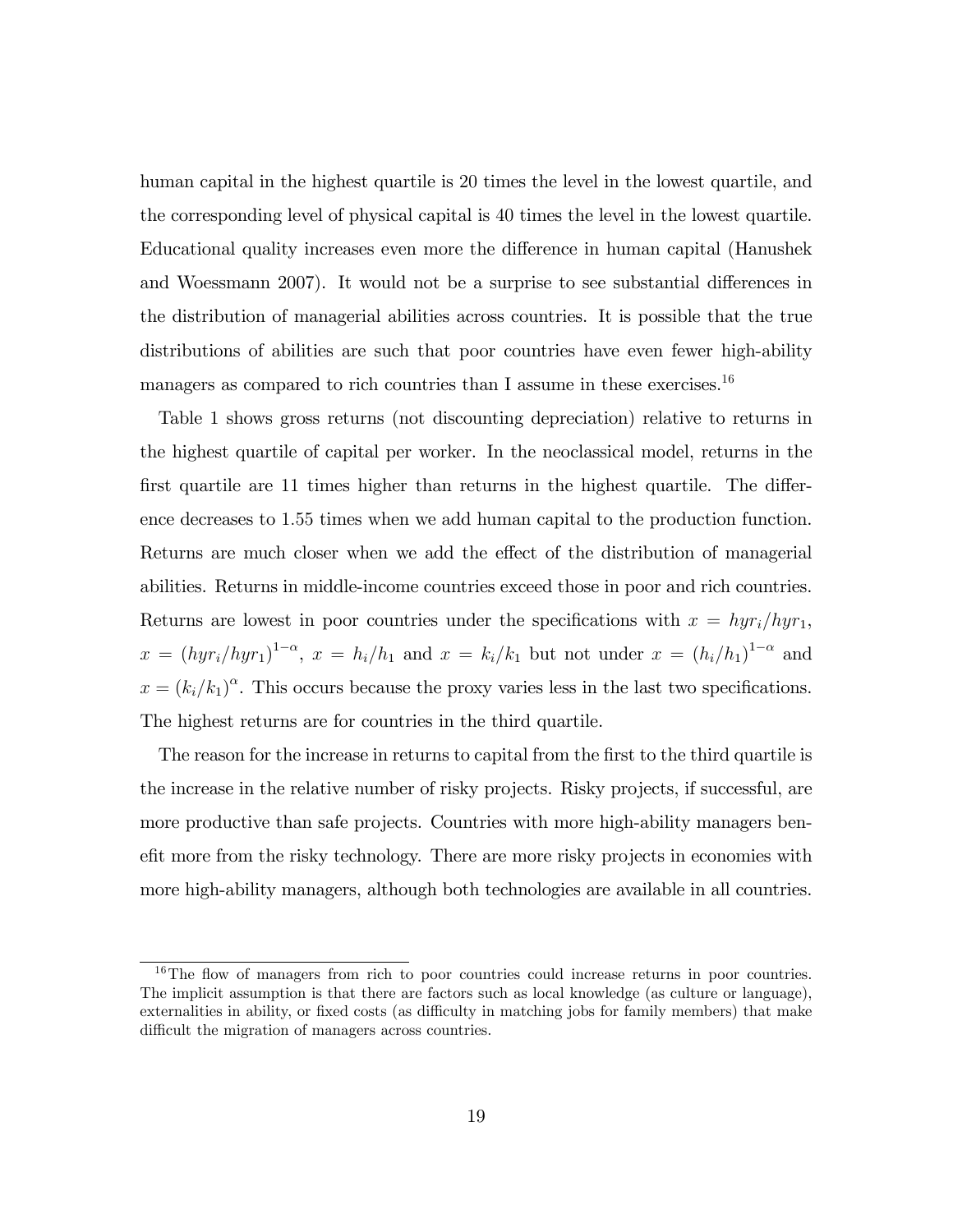|                  | Neoclassical $Ak_i^{\alpha}$                      |                                  | $x = hyr_i / hyr_1$ |               | $x = h_i / h_1$              | $x = k_i / k_1$            |              |
|------------------|---------------------------------------------------|----------------------------------|---------------------|---------------|------------------------------|----------------------------|--------------|
| $\boldsymbol{k}$ | <b>Return</b>                                     | Return                           | <b>Share</b>        | <b>Return</b> | <b>Share</b>                 | <b>Return</b>              | <b>Share</b> |
| 0.025            | 11.0                                              | 0.95                             | 41.0%               | 0.94          | 39.8%                        | 0.93                       | 37.7%        |
| 0.100            | 4.47                                              | 1.08                             | 89.9%               | 0.96          | 76.3%                        | 0.98                       | 82.3%        |
| 0.275            | 2.31                                              | 1.18                             | 98.3%               | 1.12          | 96.8%                        | 1.13                       | 98.6%        |
| 1.000            | 1.00                                              | 1.00                             | 99.9%               | 1.00          | 100.0%                       | 1.00                       | 100.0%       |
|                  |                                                   |                                  |                     |               |                              |                            |              |
|                  | <b>Neoclassical</b> $Ak_i^{\alpha}h_i^{1-\alpha}$ | $x = (hyr_i / hyr_1)^{1-\alpha}$ |                     |               | $x = (h_i / h_1)^{1-\alpha}$ | $x = (k_i / k_1)^{\alpha}$ |              |
| $\boldsymbol{k}$ | <b>Return</b>                                     | Return                           | <b>Share</b>        | Return        | <b>Share</b>                 | Return                     | <b>Share</b> |
| 0.025            | 1.55                                              | 1.03                             | 48.2%               | 1.02          | 46.7%                        | 1.12                       | 53.4%        |
| 0.100            | 1.30                                              | 1.09                             | 81.4%               | 0.99          | 70.7%                        | 1.05                       | 69.4%        |
| 0.275            | 1.26                                              | 1.17                             | 91.2%               | 1.11          | 88.3%                        | 1.12                       | 80.2%        |

**Table 1. Gross Returns Relative to the Highest Quartile and Share of Risky Projects**

*x*: proxy for managerial ability. Neoclassical: model with *x*=1 for all quartiles. Share of risky projects in the neoclassical cases: 69.6 percent. The model is calibrated so that gross returns in the highest quartile are 0.16. Source of *k*: Klenow and Rodriguez-Clare (1997).

As risky and safe technologies are available in all countries, the risky technology should require approximately the same minimum level of managerial ability in all countries. That level of ability,  $z$ , equates expected profits in risky and safe projects. A biotechnology company in the United States and in India would require approximately the same minimum level of managerial ability. We showed, however, that  $z$ increases with  $x$ . To reconcile the intuition that risky projects should require approximately the same minimum managerial ability, the effect of  $x$  on  $z$  must be small.

The simulations confirm the intuition.  $z$  does not increase much, about 2 percent, from 0.673 to 0.686, with  $x = hyr_i/hyr_1$  (the values are similar for the other proxies) from the poorest to the richest quartile. The manager with lowest ability in the risky project has similar ability in rich and poor countries. This prediction does not mean that the average ability in risky projects is the same in both countries. Rich countries have more high ability managers above the minimum level. The prediction means that innovative companies in poor and rich countries require approximately the same minimum level of managerial ability, slightly more in rich countries. There are less innovative projects in poor countries. When they exist, however, their managers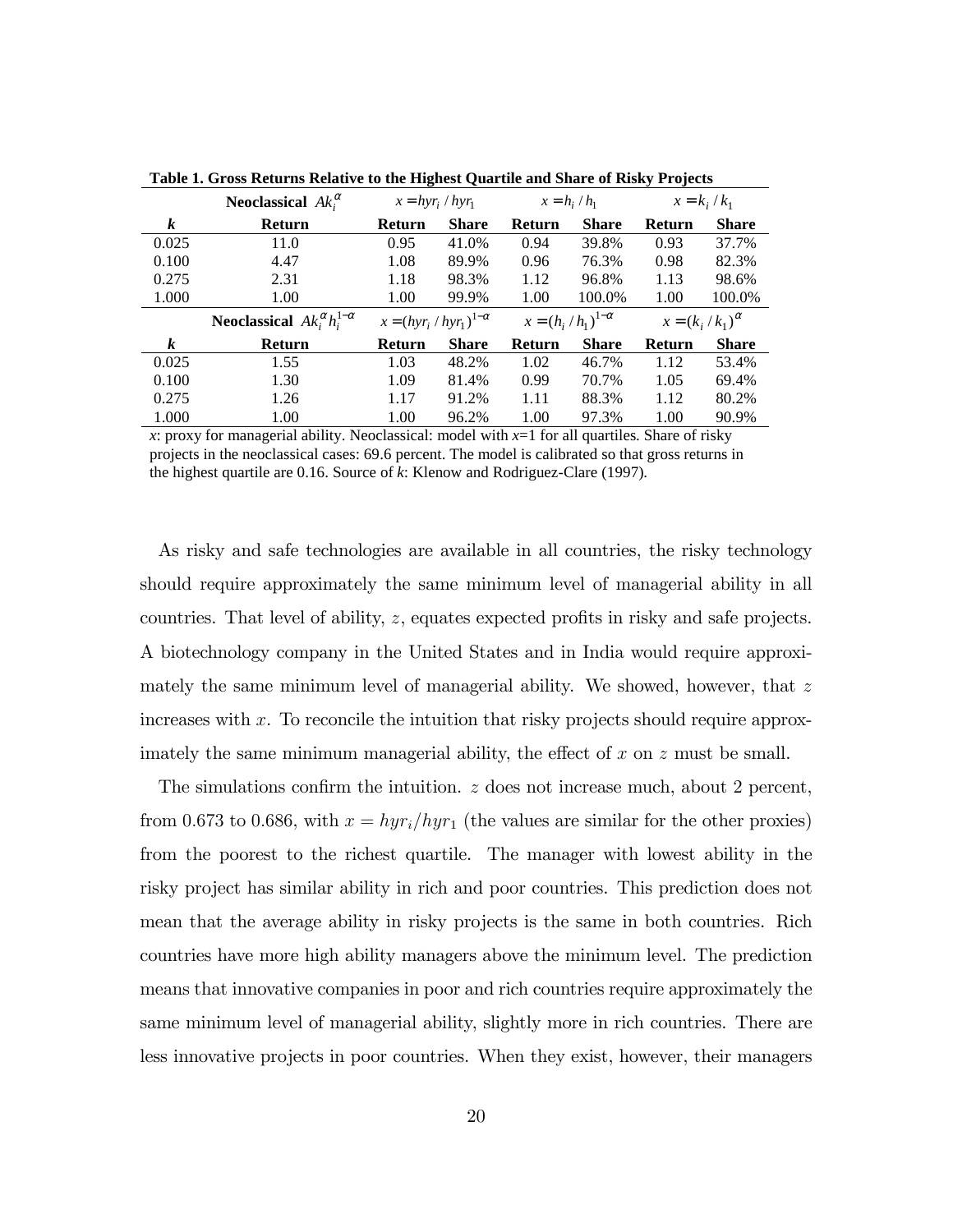can communicate with the managers in rich countries, as they have similar abilities.

The opposite prediction about z happens in Imrohoroglu and Kumar (2004). When risky projects pay intermediation costs,  $z$  increases to equate expected profits in risky and safe projects. The effect of intermediation costs is weaker with more capital, and so z decreases when capital increases: rich countries have managers with lower ability in risky projects than poor countries. In the present paper, with frictionless credit,  $z$  does not change if  $k$  or  $h$  increases.  $z$  increases if the distribution of managers is more favorable (when x increases). As x is positively correlated with  $k$ , the model here implies that  $z$  increases when capital increases. We should expect countries with more high-ability managers to increase  $z$ . These countries use more capital in risky projects and should increase  $z$  to equate profits in risky and safe projects.<sup>17</sup>

The simulations imply that  $z$  increases little: for those in risky projects, managerial ability in rich and poor countries is approximately the same.<sup>18</sup> Risky, innovative companies should compete internationally. Even though the general distribution of abilities is different, it is plausible to expect managers to have approximately the same ability once the project is undertaken if the technology is the same across countries.

In addition to gross returns, table 1 shows the share of output produced from risky projects relative to total output. Countries with more high-ability managers use their capital to fund more risky projects. This has a positive effect on returns. The model predicts that poor countries tend to adopt safe technologies, usually available in traditional sectors, while rich countries tend to adopt new, risky technologies. In support of this prediction, Vandenbussche et al. (2006) find that countries with more skilled workers are closer to the technological frontier. These countries adopt newer

<sup>&</sup>lt;sup>17</sup>Rauch (1991), in a different model, gives additional intuition for having z higher in richer countries.

<sup>&</sup>lt;sup>18</sup> z increases little because the effect of x is indirect. x increases the fraction of successful risky projects,  $\zeta$ , which then increases capital in risky projects and increases z. The positive effect of x on z can be made stronger if the probability of sucess in risky projects increases fast when ability increases  $(\pi'(a) \text{ large}).$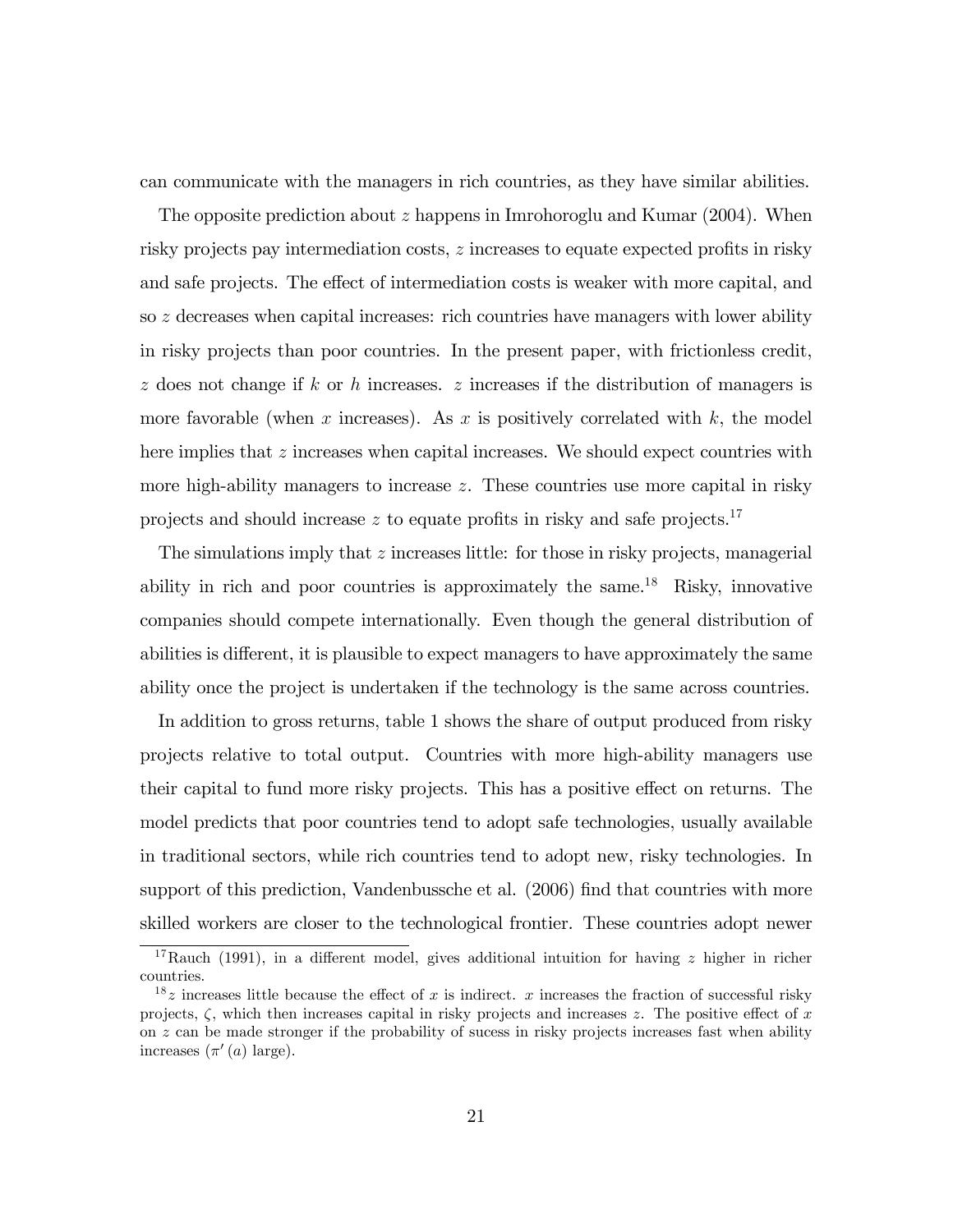and riskier technologies.

The returns in figure 1 and table 1 agree with the empirical estimations of Caselli and Feyrer (2007). In an independent study, Caselli and Feyrer find returns to capital of 6.9 percent in poor countries and 8.4 percent in rich countries. I find returns between 6 and 10 percent, shown in figure 1. With the standard deviations calculated by Caselli and Feyrer (1:9 percent for rich countries and 3:7 percent for poor countries), the estimations of returns to capital are between 3:2 and 10:6 percent for poor countries and 6.5 and 10.3 percent for rich countries, consistent with figure 1. (These values also agree with Fig. 2, with the more recent data of Klenow and Rodriguez-Clare 2005.) Considering gross returns, by adding the depreciation of 0:06 in Caselli and Feyrer, gross returns in rich countries are 1:12 times the gross returns in poor countries. Again, a number consistent with the model with managerial ability in table 1.

Rich countries in Caselli and Feyrer are the countries with income per worker from Portugal and higher and poor countries are the countries from Malaysia and lower. To compare predictions and estimations for each quartile in figure 1, I arranged the countries in Caselli and Feyrer in the quartiles used here. South Korea, for example, is in both datasets and it is in the third quartile (from the 53 countries in Caselli and Feyrer, this arrangement implies 20 countries in the richest quartile, 12 in the third, and 10 in the second, no country of the poorest quartile is in the dataset of Caselli and Feyrer<sup>19</sup>). The average of the estimations in Caselli and Feyrer for each quartile are 8:1, 8:3, and 8:3 for the richest, third and second quartiles. Approximately the same for all quartiles, 8 percent. The estimations in Caselli and Feyrer for each quartile would appear as a straight line in figure 1, passing through 8 percent. As the model

<sup>&</sup>lt;sup>19</sup>The number of countries decreased from 53 to 42 because I dropped seven countries that were among the 10 countries that I had dropped from the dataset of Klenow and Rodriguez-Clare, and because four countries in Caselli and Feyrer were not in Klenow and Rodriguez-Clare (Burundi, Cote d'Ivoire, Egypt, and Morocco).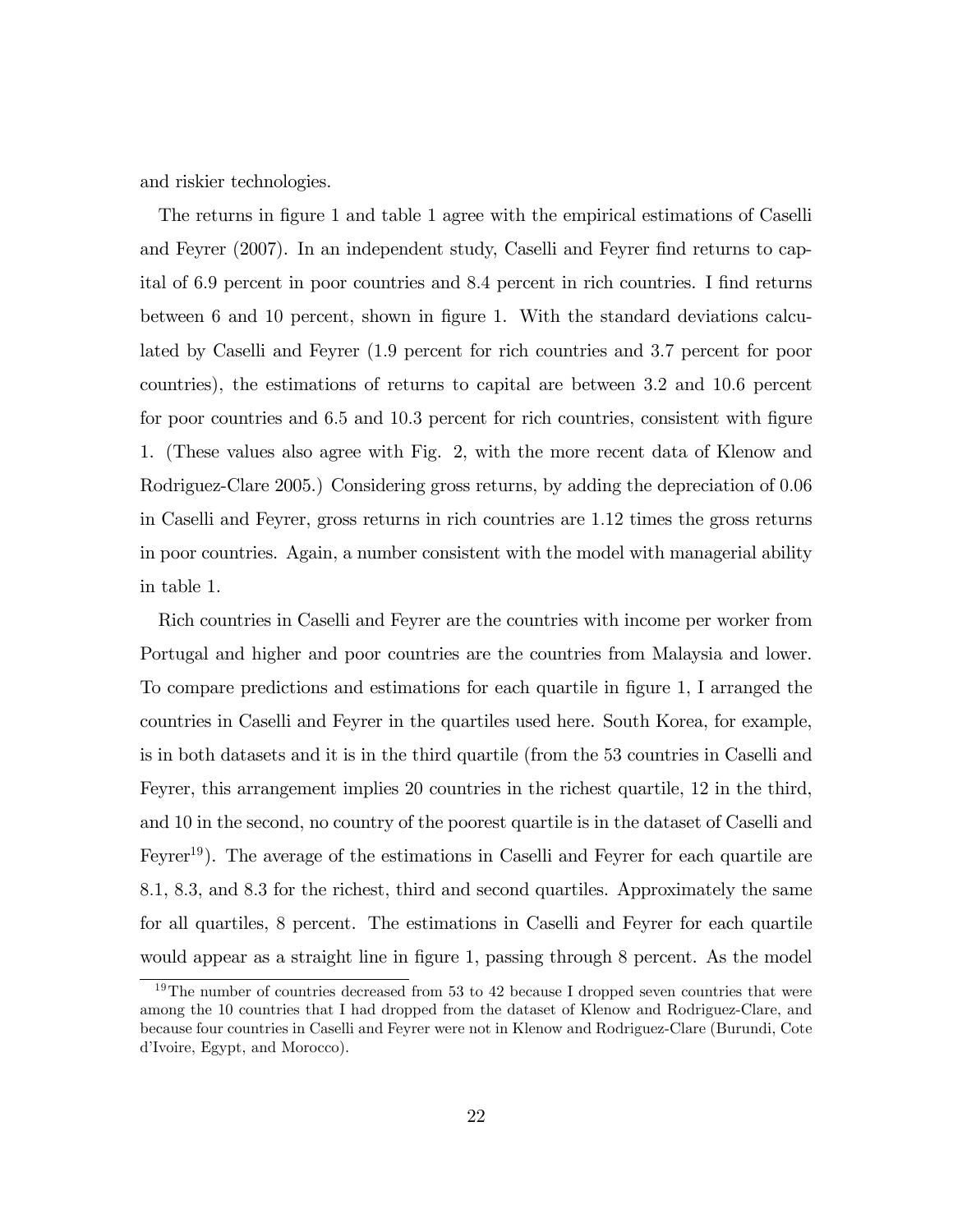

FIG. 2. Net returns to capital. Same procedure as in figure 1, with data from Klenow and Rodriguez-Clare (2005). Human capital calculated with the procedure to obtain BK4, as in Klenow and Rodriguez-Clare (1997), the same measure used in figure 1 and in Imrohoroglu and Kumar (2004). Physical capital for each quartile:  $k_i = 0.020$ , 0.102, 0.401, 1. Human capital for each quartile:  $h_i = 0.0354, 0.143, 0.523, 1$ . Physical and human capital normalized by the highest quartile.

predicts returns to capital between 6 and 10 percent, the predictions of the model agree with the data.<sup>20</sup>

I find returns to capital consistent with the estimates of Caselli and Feyrer but they explain the small difference in returns across countries in a different way. In Caselli and Feyrer, the difference in returns is small because poor countries have more land in the production function and agriculture is more important in GDP. Here, the difference in returns is small because high-ability managers in poor countries are more difficult to find. The two explanations are related. If in poor countries there

 $^{20}$ I also calculated output per worker for the four quartiles using the proxies for managerial ability. According to the data in Klenow and Rodriguez-Clare (1997), output per worker from the first to the fourth quartile is  $1.0, 2.7, 6.0, 13.5$ , normalized by the first quartile. The model predicts larger variation in output per worker. The proxy with higher education, for example, implies output per worker of  $1.0, 3.9, 11.2,$  and  $33.6$  (the different proxies imply similar results, the average across proxies is 1:0, 3:7, 10:8, and 32:9).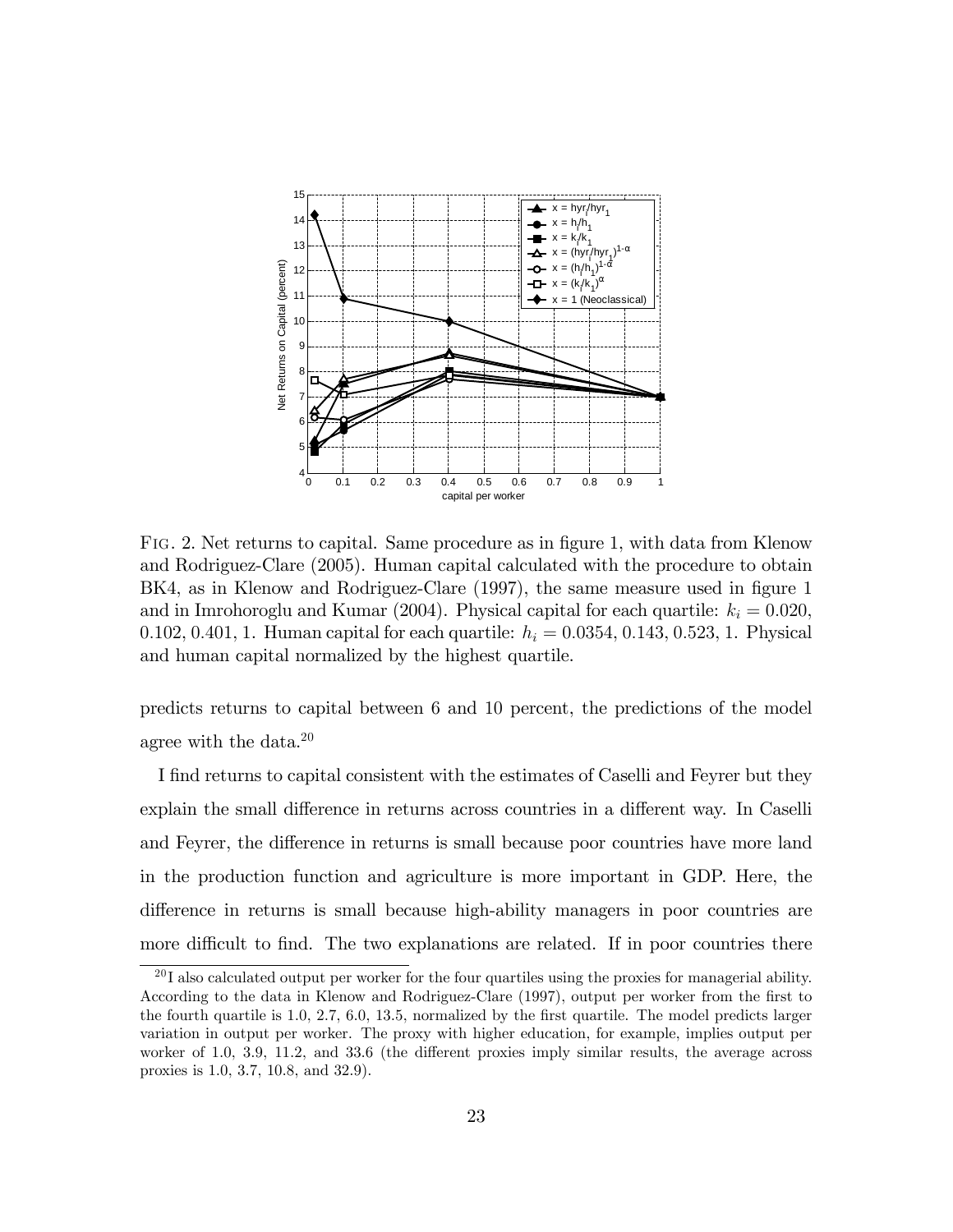are not institutions that allow agents to keep the output of their work, or if there are institutions that block entrepreneurial behavior, then agents will not invest in managerial ability. It will be harder to find high-ability managers and traditional sectors, such as agriculture, will be more important in these countries.

What is the direct evidence on managerial ability across countries? I have used so far physical capital, human capital and years of higher education to define proxies for managerial ability. The advantage is that data for  $k$ ,  $h$ , and  $hyr$  exist for many countries and, as these variables have been used extensively in other applications, we know more precisely their properties. But it is useful to use direct measures of managerial ability, even if we have data for less countries.

I now use a direct measure of managerial ability. The data is from the Global Entrepreneurship Monitor (GEM). The GEM produces a database on entrepreneurship comparable across countries. Its first survey was in 1999, with 10 countries, and its most recent survey, in 2007, had 42 countries. The GEM asks the same questions to a sample of two thousand individuals in each country. It defines an entrepreneur as someone creating a firm or an owner and manager of a new firm (firms up to 3.5) years old). Reynolds et al. (2005) describe the implementation of GEM and discuss the survey questions and the reliability of the dataset. Ardagna and Lusardi (2008) discuss further the reliability of the GEM dataset.

I focus on the indices of total entrepreneurship activity out of necessity (teanec), and total entrepreneurship activity to pursue an opportunity (teaopp). The total entrepreneurship activity is the ratio of entrepreneurs to the number of individuals in the sample. The question "You are, alone or with others, currently trying to start a new business, including any self-employment or selling any goods or services to others?," as it is in Reynolds et al.  $(2005)$  (and other questions to assure that the initiative is recent and that the person took actions to start the business), identify an entrepreneur. All indices restrict to individuals aged 18 to 64. An advantage of having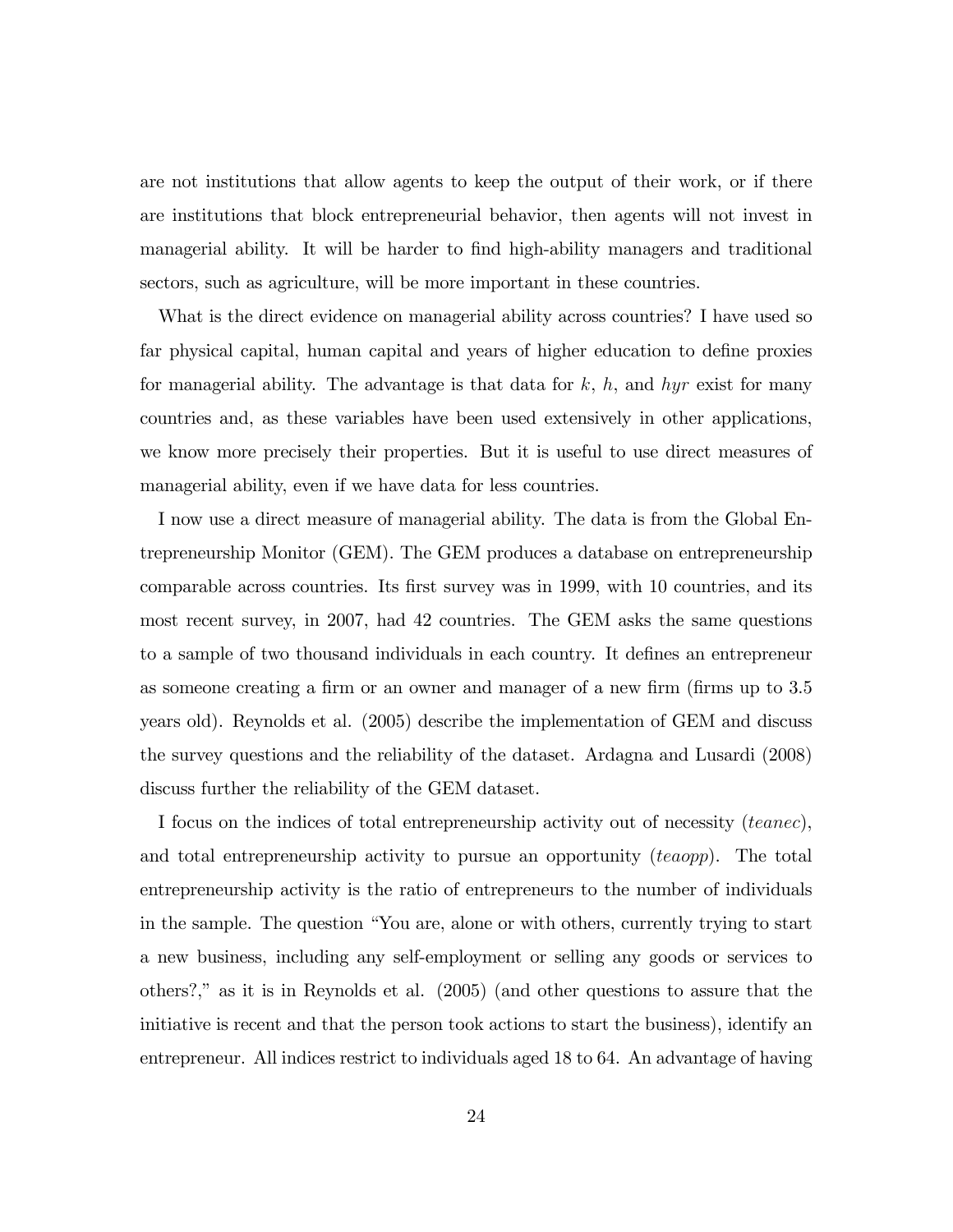interviews instead of governmental records is the inclusion of firms in the formal and informal sectors and of people creating a business without having it registered yet. "Are you involved in this start-up/firm to take advantage of a business opportunity or because you have no better choices of work?," identify the activity as for necessity or opportunity.

I relate managerial ability in the model to entrepreneurship for opportunity. Risky projects in the model are potentially more productive—they have  $A_H > A$ —but represent new technologies with a risk of producing zero. Countries with more entrepreneurs for opportunity than for necessity have more managers that choose the risky project and so have more high ability managers.

The entrepreneurship indices for necessity and opportunity behave in different ways in poor and rich countries. Total entrepreneurship activity and the indices teanec and teaopp are larger in poor countries (probably because poor countries have a larger informal sector and more small Örms), but entrepreneurship for opportunity is more frequent than entrepreneurship for necessity in rich countries: the ratio  $teaopp/teanec$ is higher in rich countries. Ardagna and Lusardi (2008) regress the entrepreneurship indices on education and other individual characteristics. They find that entrepreneurs for opportunity have more education and more confidence in their skills than entrepreneurs for necessity.

Let the proxy for managerial ability in a country be now defined as the ratio  $teaopp/teanec.$  I use the GEM surveys from 2001 to 2004 (the questionnaire is more comparable across years after 2001, the data for 2004 is the most recent available on public domain). I match the countries in the GEM dataset to the countries in the quartiles of Klenow and Rodriguez-Clare (1997), I obtain 35 countries. As in Caselli and Feyrer, the dataset is concentrated in the richer countries. From the 22 countries in each quartile of Klenow and Rodriguez-Clare, there are 21 countries in the richest quartile in the GEM dataset, and 11, 2 and 1 country in the third, second, and first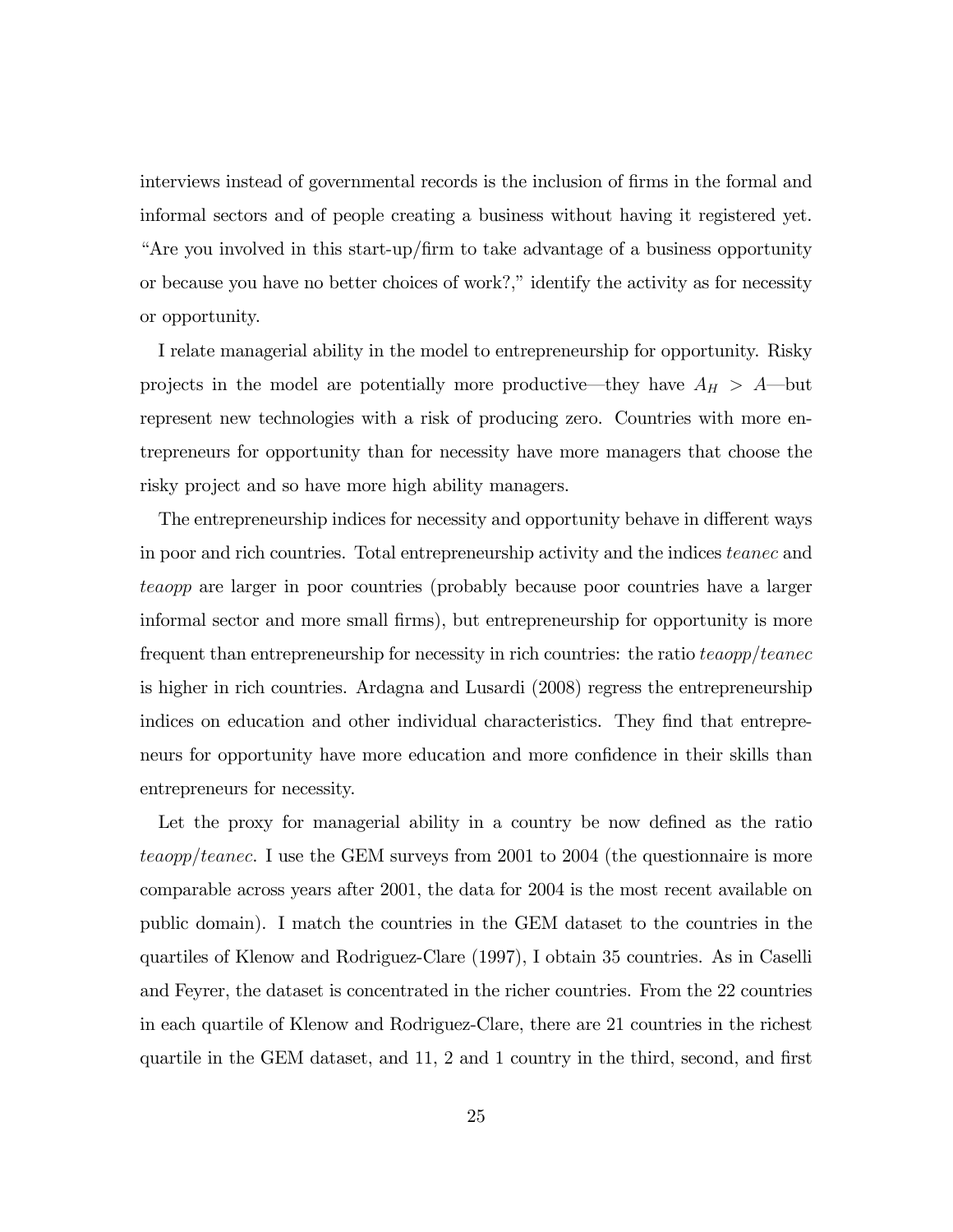quartiles. The two countries in the second quartile are Thailand and India. The single country in the Örst quartile is Uganda. Each country has at most four observations, one for each survey from 2001 to 2004. Taking each observation as a country in each year implies 108 observations, 75 for the richest quartile and 28, 3, and 2 observations for the other quartiles. I define proxies for each quartile with the 35 countries and with the 108 observations in countries and years of surveys. It makes difference, as there are little observations for the first and second quartile.

Let  $g_i$  be the average of the ratio teaopp/teanec for each quartile. I define  $x = g_i/g_1$ , in the same way as for the proxies with  $h, k$ , and  $hyr$ , and recalibrate the model with the data from GEM.<sup>21</sup> I obtain net returns to capital from the poorest to the richest quartile of 7:3, 8:3, 6:8, and 7:0 percent, with the 35 countries, and 7:3, 7:4, 6:7, and 7.0 percent with the 108 observations. The main difference is the return in the second quartile, smaller with 108 observations. The reason is that Thailand is an outlier with  $teaopp/teanec$  equal to 5.5, with one survey in 2002, well above the  $teaopp/teance$  of India, the other available country in the second quartile, equal to 1:9 and 0:8 with surveys in 2002 and 2001. Among the 35 countries, Thailand is the 15th in teaopp/teanec, just above U.K. (with 5.3) and Ireland (with 5.2). With 35 countries or 108 observations, the returns are consistent with the results in figure 1. The peak of returns is now in the second quartile, but the difference in returns across quartiles is small. Moreover, the number of countries in the third and second quartiles decreased from 22 to 11 countries in the third and 2 countries in the second quartile, which decreases the precision of the point estimates and increases the probability of having similar returns to capital, about seven percent for all countries. The returns

<sup>&</sup>lt;sup>21</sup>With the 35 countries, the teaopp/teanec for a country is the average of the four surveys for each year, I then take the average of the countries in each quartile to obtain  $g_i$ . With the 108 observations in country and years of surveys, I take the average of the observations for each quartile. With the 35 countries,  $g_i = 1.15, 3.40, 2.59, 7.78$  from the poorest to the richest quartile. With the 108 observations,  $g_i = 1.15, 2.71, 2.56, 7.96$ . A and  $A_H$  are similar for the two specifications, the values in the appendix are for the 108 observations.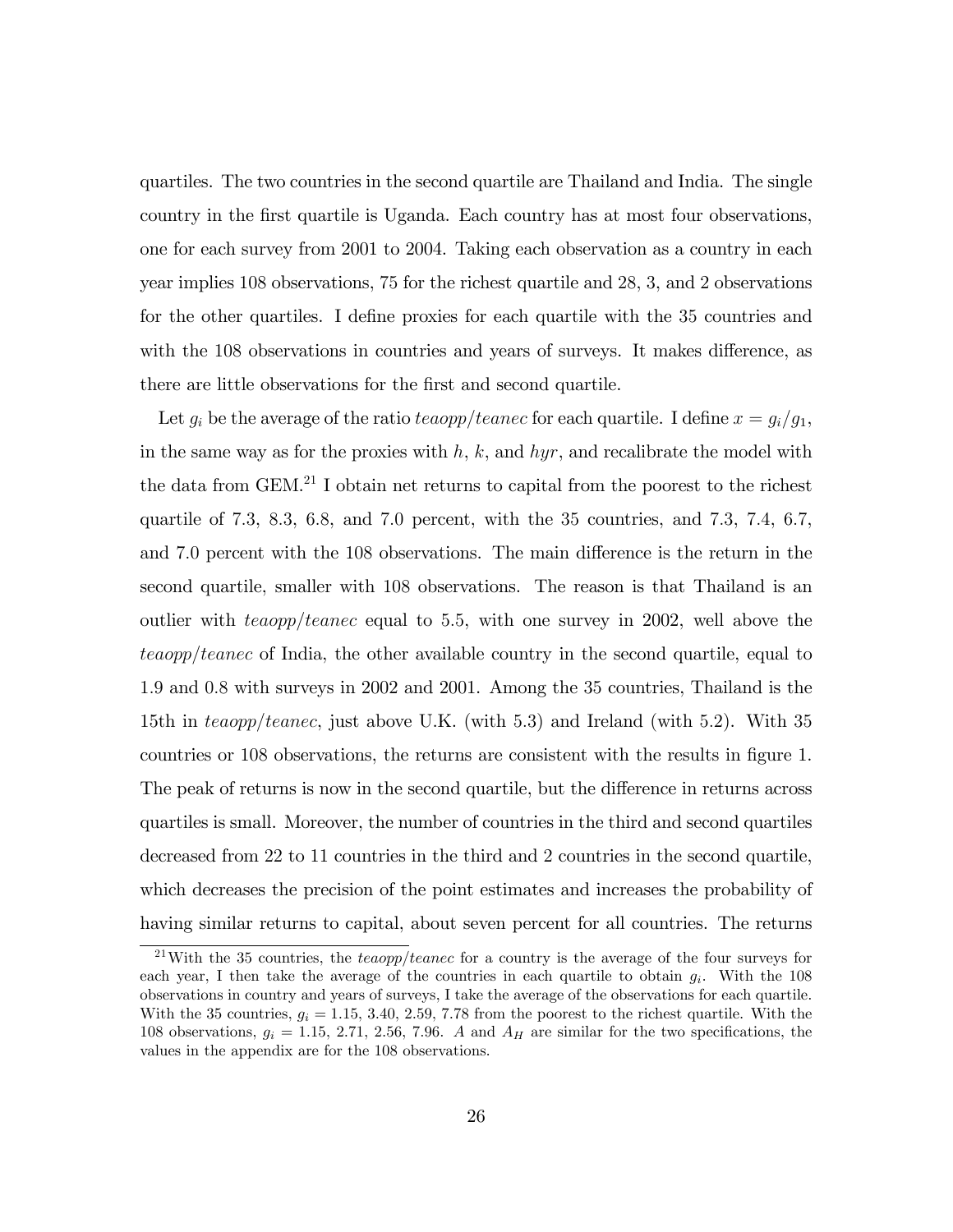agree with the previous findings, but the results are sharper by avoiding the effect of outliers, as we see next.

To avoid the effect of outliers, I calculated  $g_i$  with income per capita for each quartile and the coefficients of the regression of  $teaopp/teanec$  of each country on income per capita.<sup>22</sup> I found returns to capital equal to 6.1, 7.0, 9.2, and 7.0 percent. The peak of returns, in this case, is back to the third quartile. The pattern of returns is very similar to the pattern with the other proxies in figure 1. Using the GEM dataset does not change the conclusions obtained with the other proxies.

Additional evidence on managerial ability across countries comes from the increasing literature about the effect of managerial ability on firm value. Bloom and Van Reenen (2007) find a large spread in management practices across medium firms in U.S., U.K., France and Germany. One of the most important factors to explain the dispersion of managerial ability is the transmission of control. They find that familyowned firms in which the Chief Executive Officer is the eldest male child tend to have lower indicators of managerial ability. Caselli and Gennaioli (2005) state that it is more common to have the transmission of ownership and control from one generation to the other in poor countries.<sup>23</sup> Combined with the evidence that firms managed by the descendants of the owner have lower managerial ability, they argue that we should expect lower managerial ability in poorer countries. Gabaix and Landier (2008), on the other hand, calibrate their model with a very low dispersion of managerial ability. They focus on managerial abilities of the top CEOs (the CEOs of the largest firms) to study executive compensation. The managers in the present model, however, are all managers in a country, not only the top CEOs, and we should expect a higher dispersion of managerial ability for the whole population of managers. The evidence in

<sup>&</sup>lt;sup>22</sup>The values of  $g_i$  with this procedure are 0.36, 1.37, 3.22, 7.58.

<sup>&</sup>lt;sup>23</sup>See the references in Bloom and Van Reenen and Caselli and Gennaioli for the forms of transmission of ownership and control across countries, and for additional evidence on the impact of family control on firm value and managerial ability.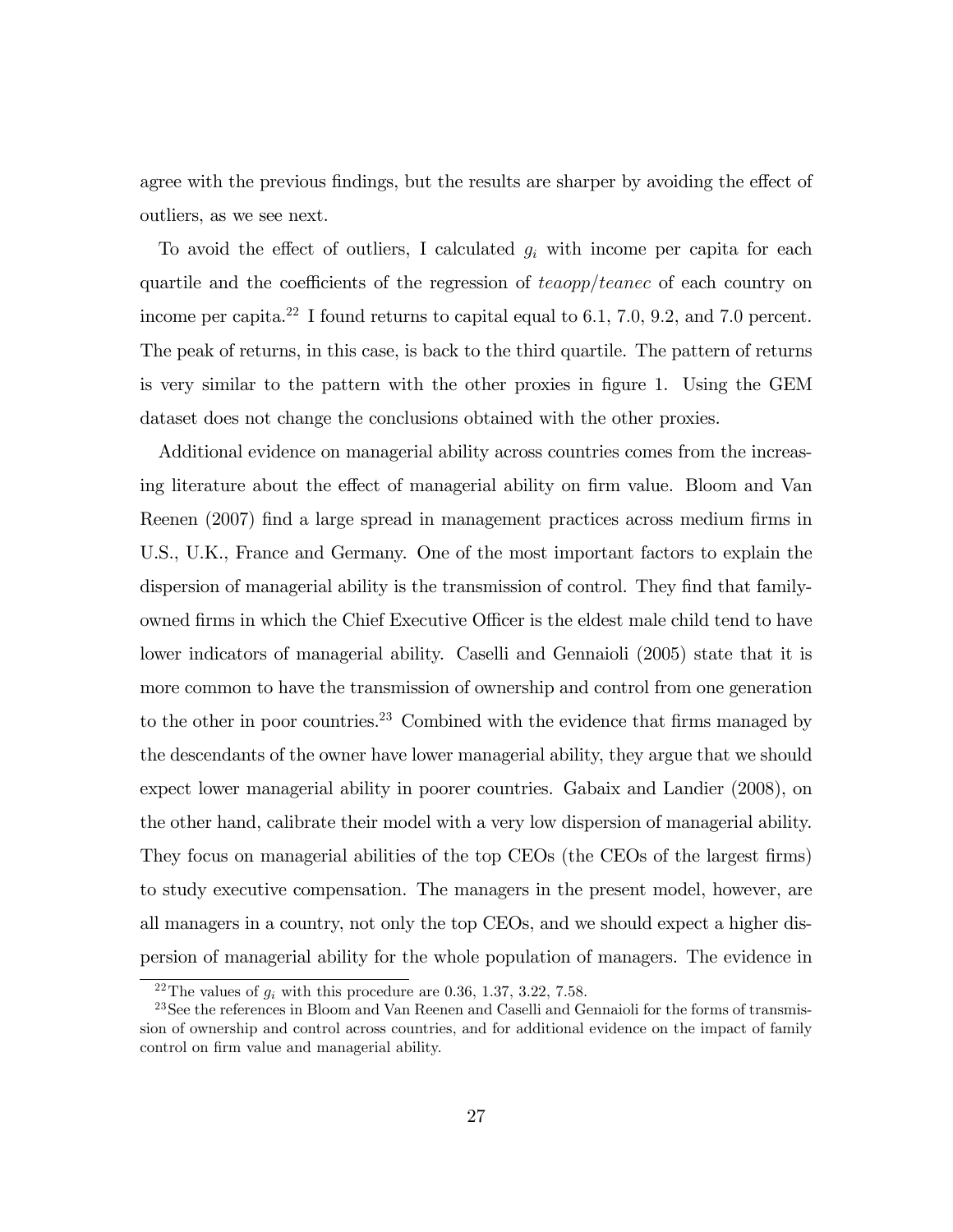these papers agrees with the indicators in the GEM dataset. I use the GEM dataset in the simulations because it has more comparable data across countries and more countries.

Before using the GEM dataset, I defined proxies for x based on human capital, physical capital and years of higher education. Is education a good proxy for managerial ability? I discuss this question in more detail now. I add evidence from Ardagna and Lusardi (2008), Wadhwa et al. (2008), and Cascio et al. (2008). Ardagna and Lusardi, as mentioned above, find that entrepreneurs for opportunity have more education. In more detail, the variables for high school and college are positively related to entrepreneurship for opportunity and negatively related to entrepreneurship for necessity. These results are controlled for income (income is positively related to entrepreneurship for opportunity). Wadhwa et al., in a study on the founders of firms of computers, bioscience, software and other related areas, Önd that 92 percent of the founders have at least college and 47 percent have master's or doctoral degrees. They find that college graduates founded firms with two times the revenues and the number of employees of Örms founded by those with high school only, another evidence on the relation of education and managerial ability. Cascio et al. find that higher education is more important than total years of education to increase proficiency on arithmetic, reading and the ability to use information, skills usually related to managerial ability. This finding agrees with the sharp predictions in figure 1 when using higher education as proxy.

I end this section by discussing the link between managerial ability and institutions. What moves the distribution of managerial ability? Institutions or other factors such as human capital or physical capital? Put simply, forcing people to study will not increase the number of high-ability managers.<sup>24</sup> Managerial ability is defined as the

 $^{24}$ Or, as Easterly (2001, p. 73) writes: "Having the government force you to go to school does not change your incentives to invest in the future.<sup>"</sup>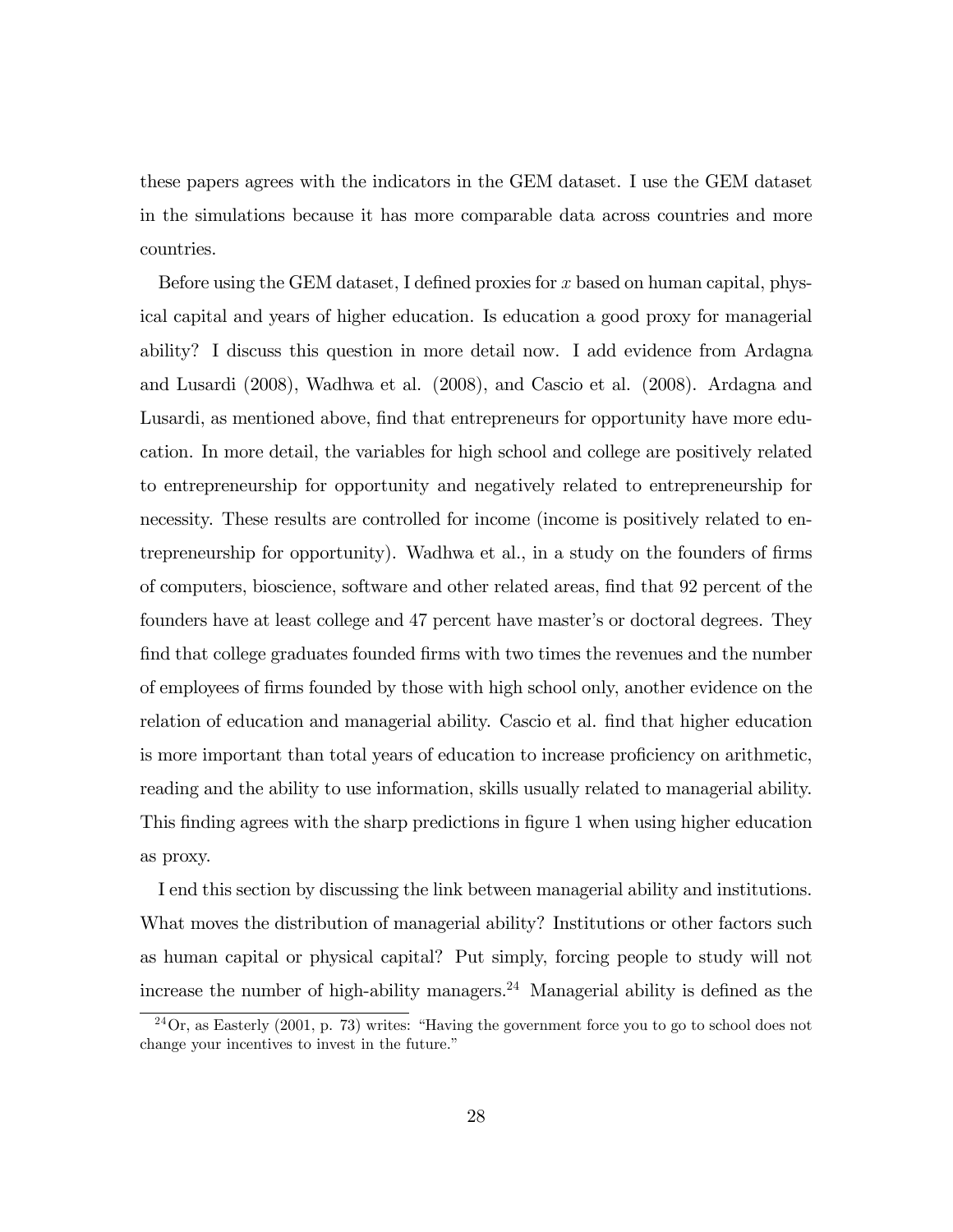probability of being successful in risky projects. Learning to increase the probability of being successful in risk projects requires taking conscious actions toward this purpose.

Institutions affect actions. Murphy et al. (1991) present a model in which agents use their talents in productive activities, such as innovation, or in activities that do not produce but only redistribute wealth, such as rent seeking. If agents believe that they cannot keep the profits from their activities—if institutions cannot guarantee these rights—then they will use their talents in rent seeking rather than in innovation. Pritchett (2001, 2006) finds little evidence that growth in education implies economic growth. As he points out, one explanation is that, in accordance with the model of Murphy et al., education may be biased for unproductive activities. Education increases growth only if educated people work in productive activities.

In the same way, agents use education to increase managerial ability if the institutions in place encourage entrepreneurship. Dias and McDermott (2006) present a model that emphasizes this mechanism. In their model, better institutions increase the supply of entrepreneurs. Moreover, education raises the number of entrepreneurs, but it is not as effective as better institutions. Dias and McDermott also find evidence that economies with more entrepreneurs have more demand for education.

Therefore, what moves the distribution of ability is, ultimately, institutions. In the simulations, I use human capital, physical capital, higher education, and entrepreneurship for x instead of using institutions. The variables that I used, however, are positively related to institutions. Good institutions in place for a long time imply high levels of human capital, physical capital, higher education, and entrepreneurship.

Desai et al. (2003) and Ardagna and Lusardi (2008) find evidence that institutions affect entrepreneurship. Desai et al., in a sample of European countries, find that less corruption and more protection of property rights increase rates of entry, decrease rates of exit, and lower average firm size. Ardagna and Lusardi, with the GEM dataset, find that more efficient judicial systems and less stringent entry and labor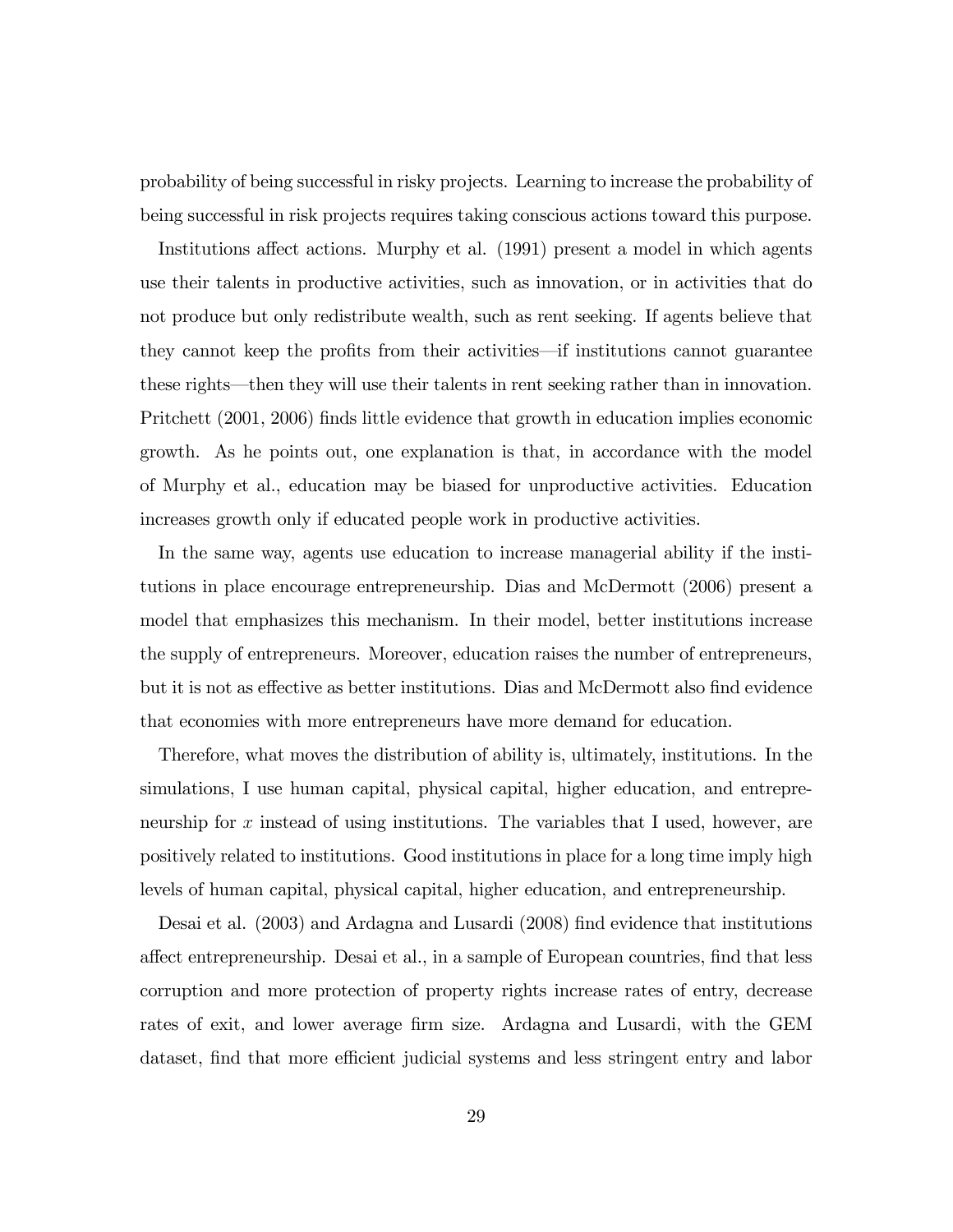market regulations increase entrepreneurship for opportunity. If agents believe that they can start a new business to pursue an opportunity, they will investment in managerial ability. The model presented here takes managerial ability as given to show that more managerial ability implies higher returns to capital. But the decision to invest in managerial ability is a result of institutions. An extension of the model is to include the decision to invest in managerial ability. Agents will invest in managerial ability if they have incentives to do so.

# 4. CONCLUSION

This paper shows how managerial ability can increase total factor productivity and explain capital flows. Managerial ability increases the number of risky projects. All countries have access to the same technology and the technology has decreasing returns to capital. Nevertheless, returns in poor countries are smaller than returns in rich countries. The availability of high-ability managers compensates the decreasing productivity of capital.

I construct proxies for managerial ability with physical capital, human capital, years of higher education, and indicators of entrepreneurship. Returns are close across countries, the model predicts, and middle-income countries have higher returns to capital than poor and rich countries.

The model also explains why capital flows have maintained their pattern although financial innovation decreased intermediation costs. As it is more difficult to increase managerial ability, richer countries can have higher returns to capital if their distribution of managerial abilities is more favorable.

One way to understand the results is that there are no frictions for capital movements but there are relevant frictions for the movement of managerial ability. One extension of the model is to allow capital flows to combine flows of capital and managerial ability. In this way, we can look for predictions on the flows of managerial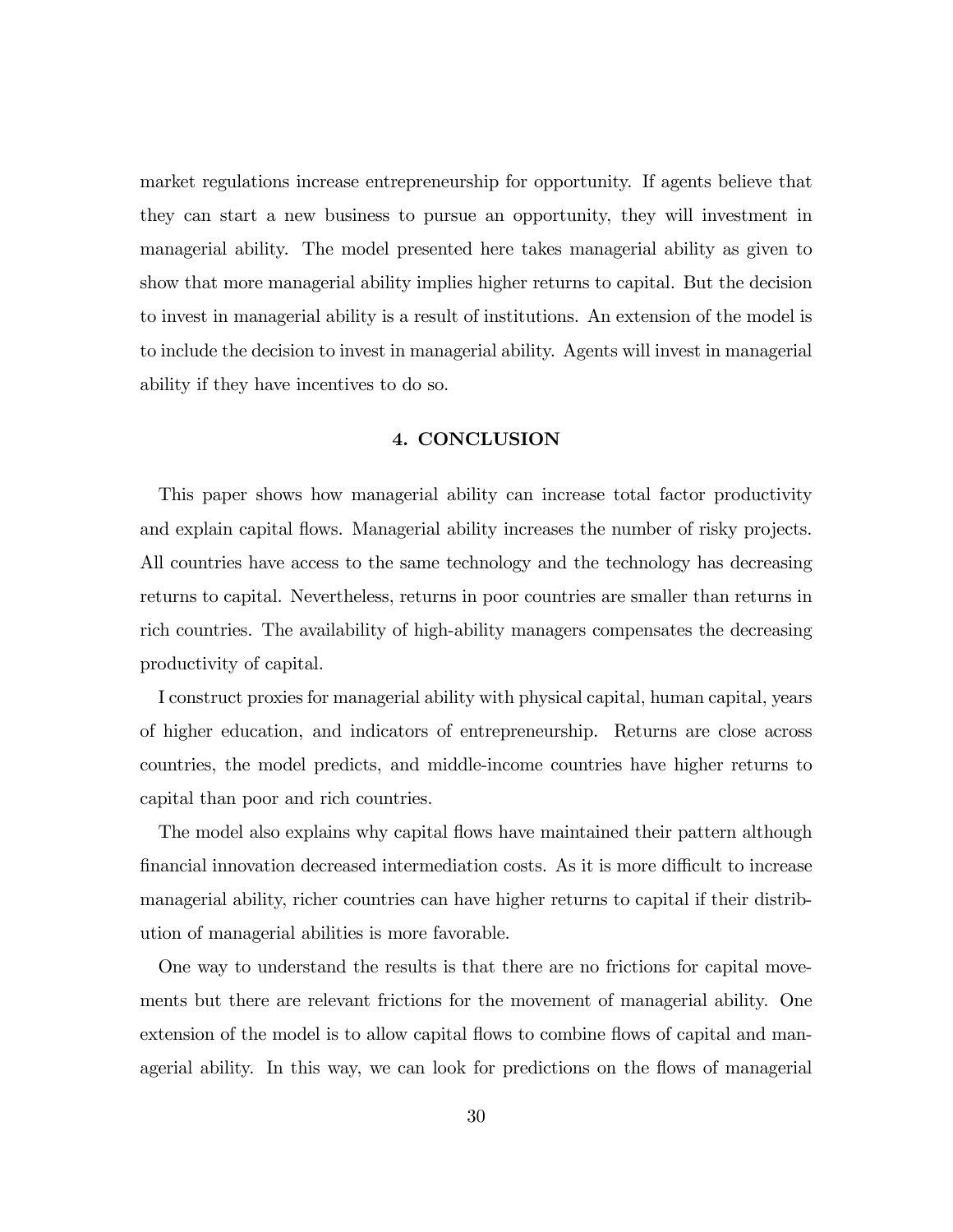ability across countries. Another important direction for research is to understand why agents would not invest in their managerial abilities in poor countries. Institutions are probably important for investment in managerial abilities. There will be entrepreneurs only if there are institutions that enable them to exist.

## REFERENCES

- Ardagna, Silvia, and Annamaria Lusardi (2008). "Explaining International Differences in Entrepreneurship: The Role of Individual Characteristics and Regulatory Constraints." NBER Working Paper 14012.
- Barro, Robert J., and Jong Wha Lee (2001). "International Data on Educational Attainment: Updates and Implications." Oxford Economic Papers,  $53(3)$ : 541-563.
- Bates, Timothy (1990). "Entrepreneur Human Capital Inputs and Small Business Longevity." Review of Economics and Statistics, 72(4): 551-559.
- Bils, Mark, and Peter J. Klenow (2000). "Does Schooling Cause Growth?" American Economic Review, 90(5): 1160-1183.
- Bloom, Nick, and John Van Reenen (2007). "Measuring and Explaining Management Practices Across Firms and Countries." Quarterly Journal of Economics, 122(4): 1351-1408.
- Caselli, Francesco (2005). "Accounting for Cross-Country Income Differences." In Philippe Aghion and Steven N. Durlauf (eds.), Handbook of Economic Growth, vol. 1A. North-Holland: Amsterdam.
- Caselli, Francesco, and James Feyrer (2007). "The Marginal Product of Capital." Quarterly Journal of Economics,  $122(2)$ : 535-568.
- Caselli, Francesco, and Nicola Gennaioli (2005). "Dynastic Management." Working Paper.
- Cascio, Elizabeth, Damon Clark, and Nora Gordon (2008). "Education and the Age Profile of Literacy into Adulthood." Journal of Economic Perspectives, 22(3): 47-70.
- Desai, Mihir, Paul Gompers, and Josh Lerner (2003). "Institutions, Capital Constraints and Entrepreneurial Firm Dynamics: Evidence from Europe." NBER Working Paper 10165.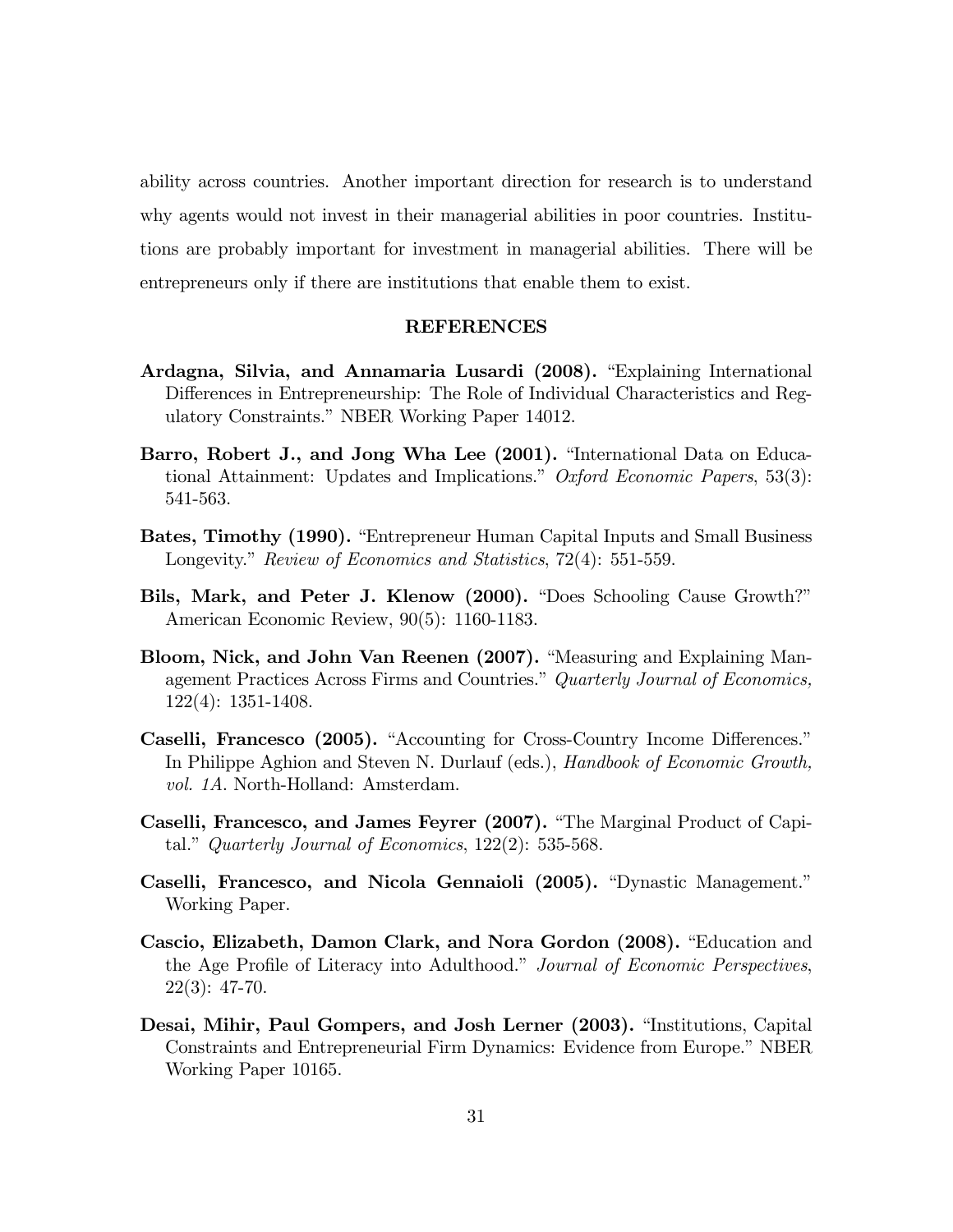- Dias, Joilson, and John McDermott (2006). "Institutions, Education, and Development: The Role of Entrepreneurs." Journal of Development Economics, 80(2): 299-328.
- **Easterly, William (2001).** The Elusive Quest for Growth. MIT Press: Cambridge, Massachusetts.
- Foster, Andrew D., and Mark R. Rosenzweig (1996). "Technical Change and Human-Capital Returns and Investments: Evidence from the Green Revolution.<sup>n</sup> American Economic Review, 86(4): 931-953.
- Foster, Andrew D., and Mark R. Rosenzweig (2004). "Technological Change and the Distribution of Schooling: Evidence from Green-Revolution India." Journal of Development Economics, 74(1): 87-111.
- Gabaix, Xavier, and Augustin Landier (2008). "Why Has CEO Pay Increased So Much?" *Quarterly Journal of Economics*, 123(1): 49-100.
- Gourinchas, Pierre-Olivier, and Olivier Jeanne (2007). "Capital Flows to Developing Countries: the Allocation Puzzle." NBER Working Paper 13602.
- Hall, Robert E., and Charles I. Jones (1999). "Why Do Some Countries Produce So Much More Output per Worker than Others?" Quarterly Journal of Economics, 114(1): 83-116.
- Hanushek, Eric A., and Ludger Woessmann (2007). "The Role of School Improvement in Economic Development." NBER Working Paper 12832.
- Imrohoroglu, Ayse, and Krishna B. Kumar (2004). "Intermediation Costs and Capital Flows." Review of Economic Dynamics, 7(3): 586-612.
- Klenow, Peter J., and Andrés Rodriguez-Clare (1997). "The Neoclassical Revival in Growth Economics: Has It Gone Too Far?î In Ben S. Bernanke and Julio J. Rotemberg (eds.), NBER Macroeconomics Annual 1997 : 73-103. MIT Press, Cambridge, Massachusetts.
- Klenow, Peter J., and Andrés Rodriguez-Clare (2005). "Externalities and Growth." In Philippe Aghion and Steven N. Durlauf (eds.), *Handbook of Economic* Growth, vol. 1A. North-Holland: Amsterdam.
- Kumar, Krishna B. (2003). "Education and Technology Adoption in a Small Open Economy: Theory and Evidence." Macroeconomic Dynamics, 7(4): 586-617.
- Lazear, Edward P. (2005). "Entrepreneurship." Journal of Labor Economics, 23(4): 649-680.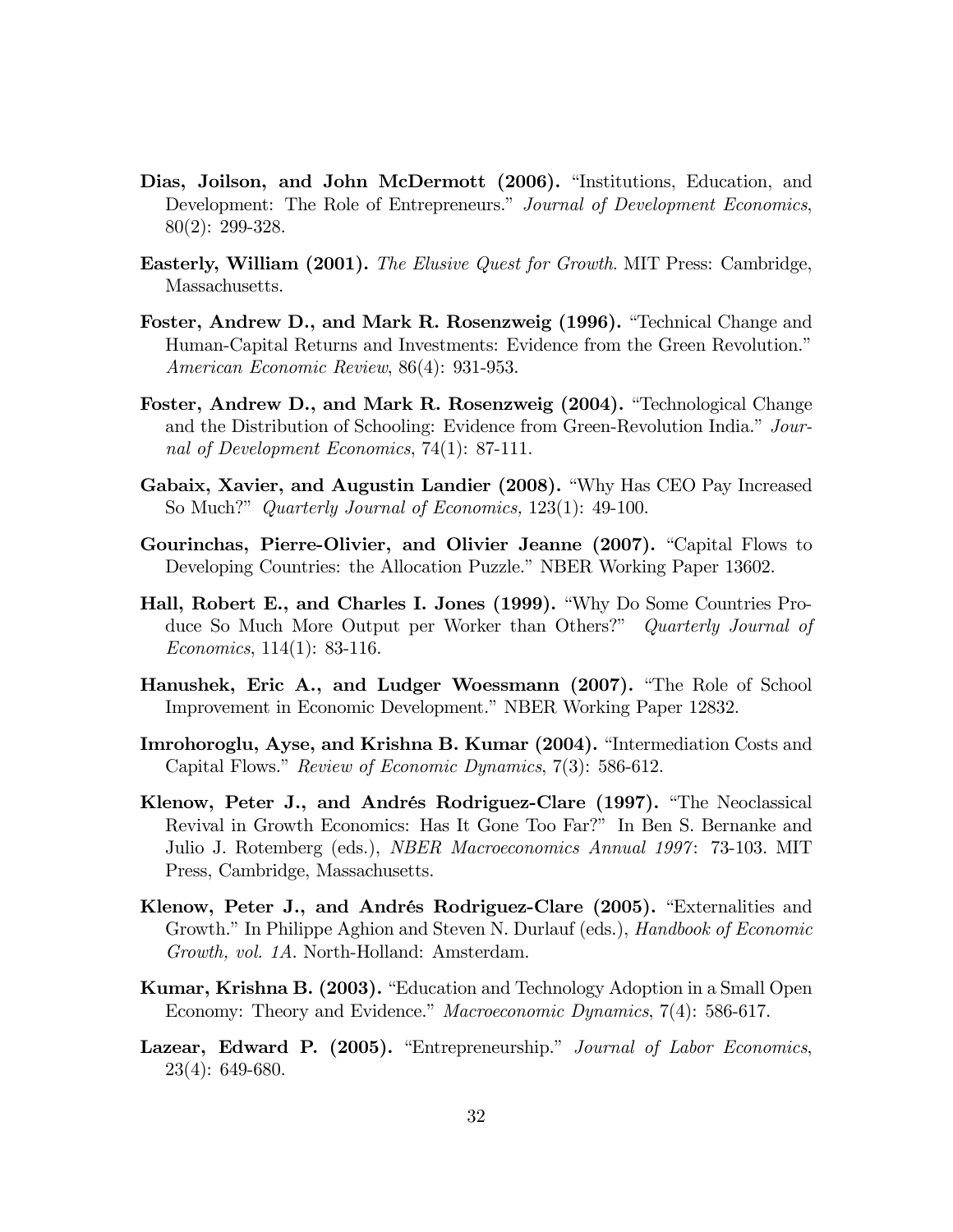- **Lucas, Robert E., Jr. (1978).** "On the Size Distribution of Business Firms." Bell Journal of Economics, 9(2): 508-523.
- Lucas, Robert E., Jr. (1990). "Why Doesn't Capital Flow from Rich to Poor Countries?î American Economic Review, 80(2): 92-96.
- Murphy, Kevin M., Andrei Shleifer, and Robert W. Vishny (1991). "The Allocation of Talent: Implications for Growth." Quarterly Journal of Economics, 106(2): 503-530.
- **Prescott, Edward C. (1998).** "Needed: a Theory of Total Factor Productivity." International Economic Review, 39(3): 525-551.
- **Pritchett, Lant (2001).** "Where Has All the Education Gone?" The World Bank Economic Review, 15(3): 367-391.
- **Pritchett, Lant (2006).** "Does Learning to Add Up Add Up? The Returns to Schooling in Aggregate Data." In Erik Hanushek and F. Welch (eds), *Handbook* of the Economics of Education, vol. 1. North-Holland: Amsterdam.
- Rauch, James E. (1991). "Reconciling the Pattern of Trade with the Pattern of Migration." American Economic Review, 81(4): 775-796.
- Reinhart, Carmen M., and Kenneth S. Rogoff (2004). "Serial Default and the 'Paradox' of Rich-to-Poor Capital Flows." American Economic Review,  $94(2)$ : 53-58.
- Reynolds, Paul, Niels Bosma, Erkko Autio, Steve Hunt, Natalie De Bono, Isabel Servais, Paloma Lopez-Garcia, and Nancy Chin (2005). "Global Entrepreneurship Monitor: Data Collection Design and Implementation 1998- 2003." Small Business Economics, 24: 205-231.
- UNCTAD (2006). World Investment Report 2006. United Nations: New York and Geneva.
- Vandenbussche, Jerome, Philippe Aghion, and Costas Meghir (2006). "Growth, Distance to Frontier and Composition of Human Capital." Journal of Economic Growth, 11(2): 97-127.
- Wadhwa, Vivek, Richard Freeman, Ben Rissing (2008). "Education and Tech Entrepreneurship." Working Paper, Ewing Marion Kauffman Foundation.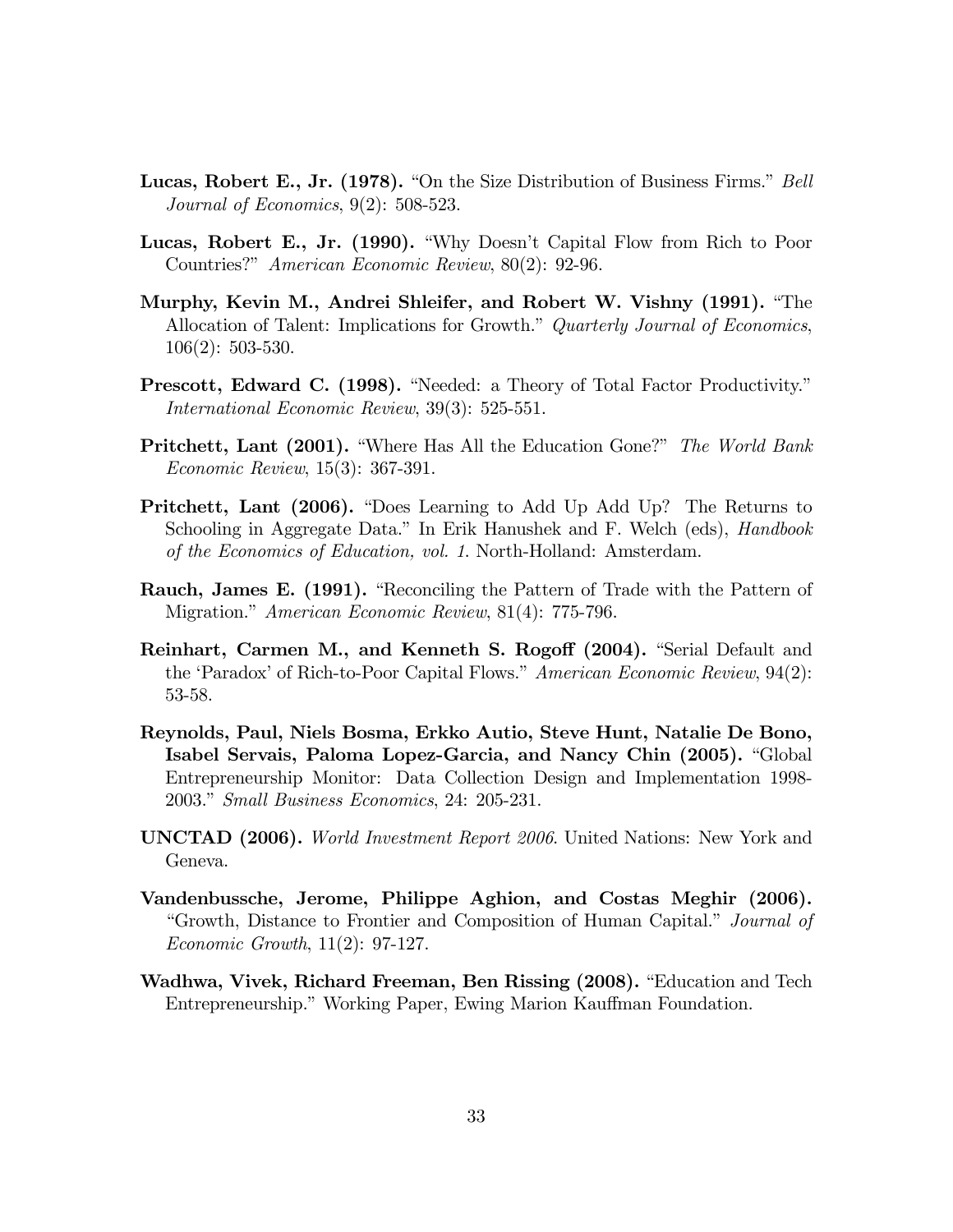## APPENDIX

**Proposition 1.**  $\zeta(z, x)$  is increasing in x. Proof. As  $\pi$  is positive and increasing, by the mean value theorem for integrals, there exists a  $c, z \leq c \leq 1$ , such that  $\Phi(z,x) = \int_z^1 \pi(a) f(a,x) da = \pi(c,x) \int_z^1 f(a,x) da$ , where x is written in  $\pi(c,x)$  to emphasize the dependency of  $c$  on the distribution function. Then,

$$
\zeta(z,x) \equiv \frac{\Phi(z,x)}{1 - F(z,x)} = \frac{\pi(c,x) \int_{z}^{1} f(a,x) da}{\int_{z}^{1} f(a,x) da} = \pi(c,x).
$$

So, we have to prove that c increases when x increases. Define  $c_1$  as the value of c such that  $\pi(c_1) \int_z^1 f(a, x_1) da = \int_z^1 \pi(a) f(a, x_1) da$ , and analogously for  $c_2$ . We have, for  $x_2 > x_1$ ,

$$
\Delta_{\Phi} \equiv \Phi(z, x_2) - \Phi(z, x_1) = \pi(c_2) \int_z^1 f(a, x_2) da - \pi(c_1) \int_z^1 f(a, x_1) da > 0,
$$

where the expression is greater than zero by first order stochastic dominance.

Rewrite  $\Delta_{\Phi}$  as

$$
\Delta_{\Phi} = \pi (c_1) \left[ \frac{\pi (c_2)}{\pi (c_1)} \int_z^1 f(a, x_2) \, da - \int_z^1 f(a, x_1) \, da \right].
$$

We have that  $\pi(c_2) = \pi(c_1) + \Delta_{\pi}$  for some  $\Delta_{\pi}$ . We have to prove that  $\Delta_{\pi} > 0$ . This implies that  $\pi(c_2) > \pi(c_1)$  and so  $c_2 > c_1$  as  $\pi$  is increasing. Using  $\pi(c_2) = \pi(c_1)+\Delta_{\pi}$ in the equation above yields

$$
\Delta_{\Phi} = \pi(c_1) \left[ \int_{z}^{1} f(a, x_2) da - \int_{z}^{1} f(a, x_1) da + \frac{\Delta_{\pi}}{\pi(c_1)} \int_{z}^{1} f(a, x_2) da \right]
$$
  

$$
\Rightarrow \Delta_{\Phi} = \pi(c_1) \int_{z}^{1} \left[ f(a, x_2) da - f(a, x_1) \right] da + \Delta_{\pi} \int_{z}^{1} f(a, x_2) da. \tag{15}
$$

Also,

$$
\Delta_{\Phi} \equiv \Phi(z, x_2) - \Phi(z, x_1) = \int_{z}^{1} \pi(a) f(a, x_2) da - \int_{z}^{1} \pi(a) f(a, x_1) da
$$
  

$$
\Rightarrow \Delta_{\Phi} = \int_{z}^{1} \pi(a) [f(a, x_2) - f(a, x_1)] da.
$$
 (16)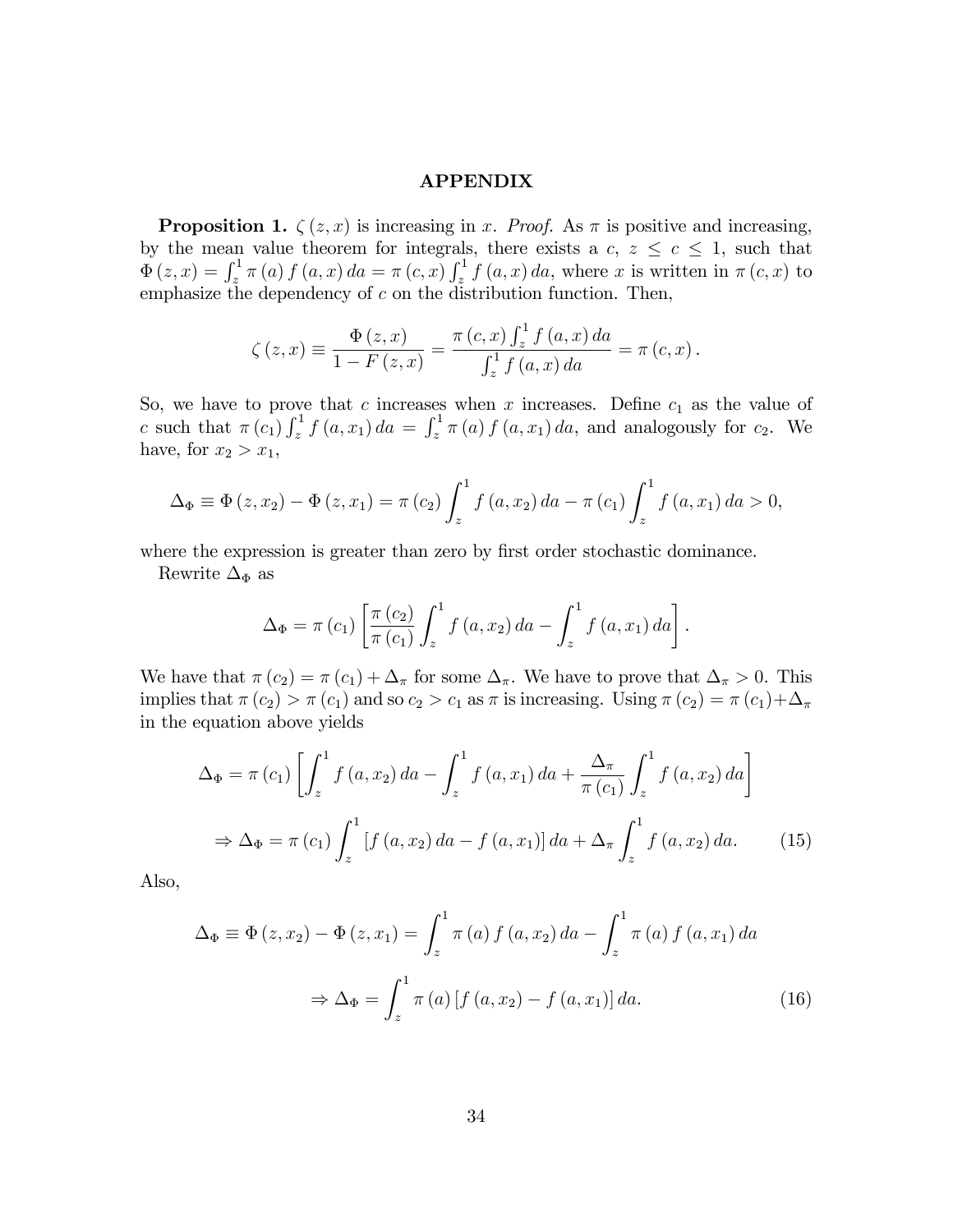Equating (15) and (16) implies

$$
\int_{z}^{1} \pi(a) [f(a, x_{2}) - f(a, x_{1})] da = \pi(c_{1}) \int_{z}^{1} [f(a, x_{2}) da - f(a, x_{1})] da
$$
  
+  $\Delta_{\pi} \int_{z}^{1} f(a, x_{2}) da$ 

$$
\Rightarrow \int_{z}^{1} \left[\pi(a) - \pi(c_1)\right] f\left(a, x_2\right) da = \int_{z}^{1} \left[\pi(a) - \pi(c_1)\right] f\left(a, x_1\right) da + \Delta_{\pi} \int_{z}^{1} f\left(a, x_2\right) da
$$

$$
\Rightarrow \int_{z}^{1} \left[\pi(a) - \pi(c_1)\right] f\left(a, x_2\right) da = \Delta \int_{z}^{1} f\left(a, x_2\right) da \tag{17}
$$

$$
\Rightarrow \int_{z}^{1} \left[ \pi \left( a \right) - \pi \left( c_1 \right) \right] f \left( a, x_2 \right) da = \Delta_{\pi} \int_{z}^{1} f \left( a, x_2 \right) da, \tag{17}
$$

as  $\int_{z}^{1} [\pi(a) - \pi(c_1)] f(a, x_1) da = 0$  by the definition of  $c_1$ .

Looking for a contradiction, suppose that  $\Delta_{\pi} = \pi (c_2) - \pi (c_1) \leq 0$ . Then

$$
\int_{z}^{1} \left[ \pi (a) - \pi (c_1) \right] f(a, x_2) \, da \le 0. \tag{18}
$$

However, as  $F(a, x_2)$  first order stochastically dominates  $F(a, x_1)$ ,

$$
\int_0^1 \left[ \pi(a) - \pi(c_1) \right] f(a, x_2) \, da > \int_0^1 \left[ \pi(a) - \pi(c_1) \right] f(a, x_1) \, da = 0,
$$

as  $\pi(a) - \pi(c_1)$  is increasing in [0, 1]. Therefore,

$$
\int_0^z \left[ \pi(a) - \pi(c_1) \right] f(a, x_2) \, da + \int_z^1 \left[ \pi(a) - \pi(c_1) \right] f(a, x_2) \, da > 0. \tag{19}
$$

For the strict inequality, we have to assume that f is positive in  $[0, z]$ . According to (18), in order to have (19) we must have

$$
\int_0^z \left[ \pi(a) - \pi(c_1) \right] f(a, x_2) \, da > 0.
$$

This implies

$$
\int_0^z \pi(a) \, f(a, x_2) \, da > \pi(c_1) \int_0^z f(a, x_2) \, da.
$$

But, we know that  $\pi(z) \int_0^z f(a, x_2) da > \int_0^z \pi(a) f(a, x_2) da$  and so

$$
\pi(z) \int_0^z f(a, x_2) da > \pi(c_1) \int_0^z f(a, x_2) da \Rightarrow \pi(z) > \pi(c_1).
$$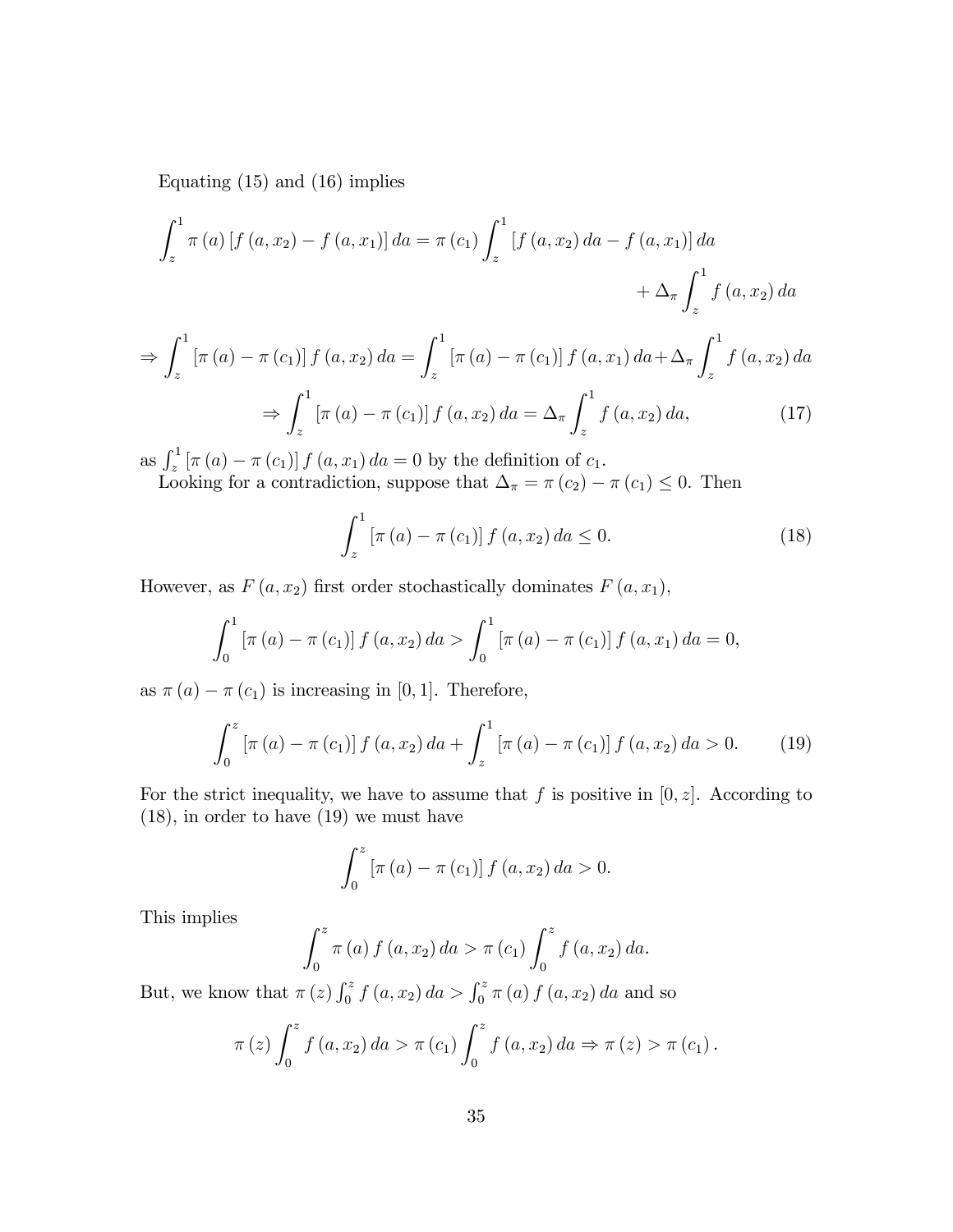However, according to the definition of  $c_1$ ,

$$
\pi(c_1) \int_z^1 f(a, x_1) da = \int_z^1 \pi(a) f(a, x_1) da \Rightarrow \pi(c_1) \ge \pi(z),
$$

which is a contradiction. Therefore, we have to accept that

$$
\Delta_{\pi} > 0 \Rightarrow \pi(c_2) > \pi(c_1) \Rightarrow \zeta(z, x_2) > \zeta(z, x_1) . \blacksquare
$$

Corollary. The ratio of capital in risky projects to capital in safe projects is increasing in x.

*Proof.* Define  $\theta(z, x) \equiv k_r/k_s =$  $\sqrt{ }$  $\zeta\left(z,x\right)\frac{A_H}{4}$  $\frac{A_H}{A} + [1 - \zeta(z, x)] \frac{A_L}{A}$  $\int_{1-\alpha}^{\frac{1}{1-\alpha}}$ . Therefore,  $\theta_x(z,x) > 0$  if and only if  $\zeta_x(A_H/A - A_L/A) > 0$ , which is true as  $\zeta_x > 0$  and  $A_H > A_L$ .

## Results for propositions 2, 3 and 4

1.  $\zeta(z, x) > \pi(z)$  if  $\pi$  is increasing. Used in propositions 2, 3 and 4.

 $\zeta(z,x) \equiv \int_z^1 \pi(a) f(a,x) da / \int_z^1 f(a,x) da$ . As  $\pi$  is positive and increasing, there exists a c,  $z < c < 1$ , such that  $\zeta(z, x) = \pi(c) \int_z^1 f(a, x) da / \int_z^1 f(a, x) da = \pi(c) >$  $\pi(z)$ . If  $\pi(z) \geq z$  we also have  $\zeta > z$ . As  $\zeta$  is increasing in x, then  $\zeta(z, x > 1) > z$  $\zeta(z, 1) > \pi(z).$ 

2.  $\theta \equiv k_r/k_s > 1$  if  $A_L$  is sufficiently small. Used in proposition 4.

This property says that the quantity of capital in risky projects is higher than the quantity used in safe projects. By the equilibrium condition  $\Lambda = 1$ , we have, if  $A_L = 0$ , 1  $1-\alpha$  $\theta^{\alpha}(\pi(z) - \alpha \zeta)$  $A_H$  $\frac{d^4H}{dt} = 1, \ \theta \equiv k_r/k_s.$  By (8),  $A_H/A = \theta^{1-\alpha}\zeta^{-1}.$ Therefore,  $\theta = \frac{1-\alpha}{\sqrt{1-\alpha^2}}$  $> 1$  as  $\zeta > \pi$  and  $\pi/\zeta - \alpha > 0$  by the equilibrium

 $\pi(z)/\zeta-\alpha$ condition. By continuity, this condition is also true if  $A_L$  is sufficiently close to zero.

**Proposition 2.** Existence of  $z, 0 < z < 1$ . Proof. Define  $\Lambda(z, x)$  as the left-hand side of  $(9)$ . A is the ratio of the expected profits from the risky project with ability  $z$  to the profit from the safe project. The strategy of the proof is to show that we have  $\Lambda(1,x) > 1$ , if  $\pi(1)$  is sufficiently high, and  $\Lambda(0,x) < 0$ , if  $A_L/A_H$  and  $\pi(0)$ are sufficiently small. As  $\Lambda(z, x)$  is continuous, there exists a z,  $0 < z < 1$ . These conditions are met, for example, with  $\pi(a) = a$  and  $A_L = 0$ .

For  $\Lambda(1,x) > 1$ . We have  $\lim_{z \to 1} \zeta(z,x) = -\Phi'(z)/F'(z) = \pi(1) > 0$ . Then  $\lim_{z \to 1} \Lambda(z, x) = \lim_{z \to 1}$  $\sqrt{ }$  $\pi \frac{A_H}{4}$  $\frac{4\pi}{A} + (1 - \pi)$  $A_L$ A  $\int_{1-\alpha}^{\frac{1}{1-\alpha}}$  > 1 if  $\pi(1)$  is sufficiently close to one.

For  $\Lambda(0, x) < 0$ . We have  $\zeta(0, x) = \int_0^1 \pi(a) f(a, x) da > 0$ . Then, as  $k_r / k_s > 0$ ,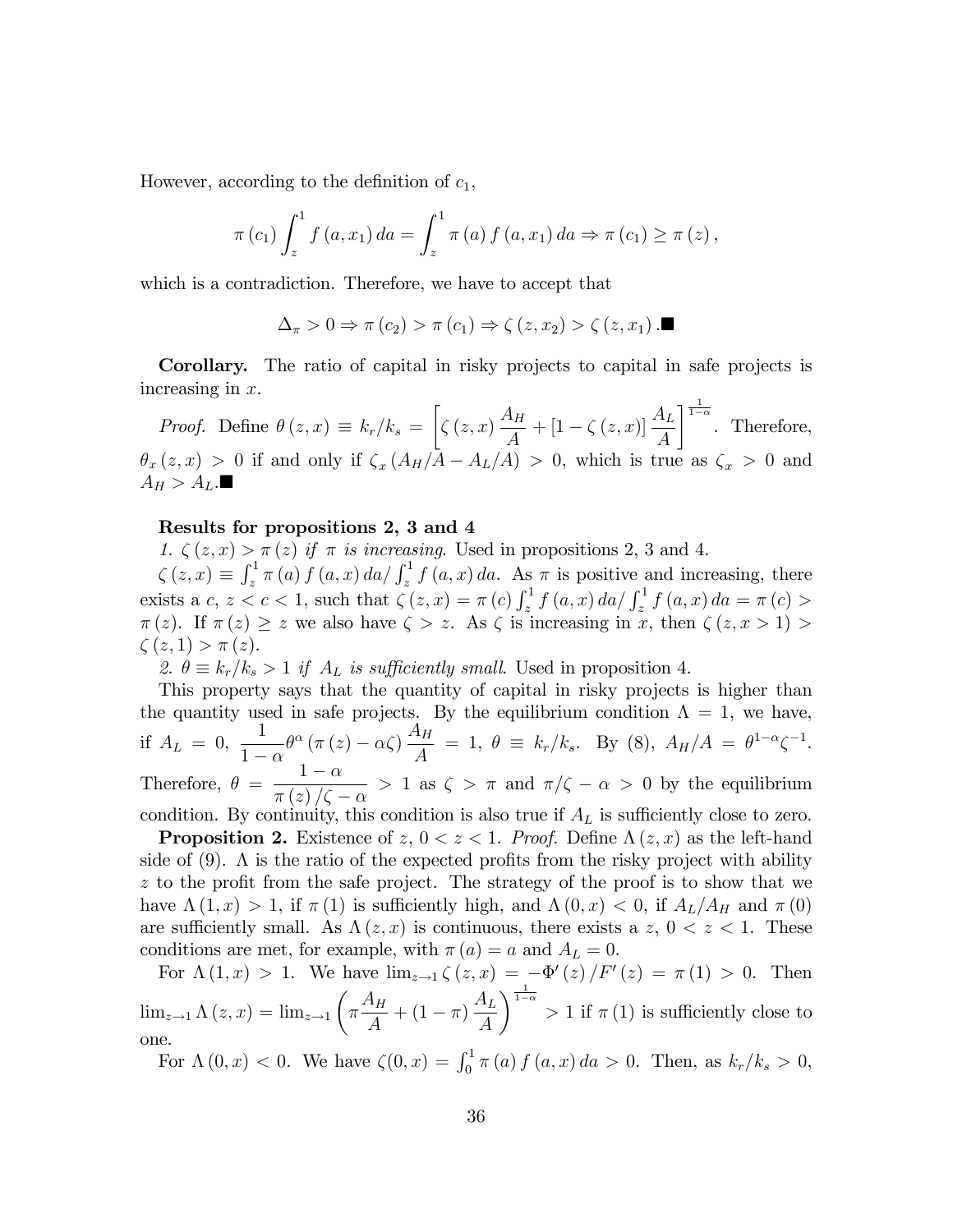$\Lambda(0,x) < 0 \text{ if and only if } [\pi(0) - \alpha \zeta(0,x)] \frac{A_H}{A_L} + [(1 - \pi(0)) - \alpha (1 - \zeta(0,x))] < 0.$ The second term in the left-hand side is positive as  $\zeta(z, x) > \pi(z)$ . Therefore,  $\Lambda\left(0,x\right)<0$  if and only if  $\frac{A_L}{A}$  $A_H$  $\lt \frac{\alpha \zeta(0,x) - \pi(0)}{1 - \alpha \zeta(0)}$  $\frac{dS(\sigma, \omega) - R(\sigma)}{1 - \pi(0) - \alpha(1 - \zeta(0, x))}$ . This condition is satisfied if  $A_L/A_H$  and  $\pi (0)$  are sufficiently close to zero.

**Proposition 3.** z is increasing in x. Proof. Consider that  $0 < z < 1$ . Therefore, z is given by  $\Lambda(z, x) = 1$ , where  $\Lambda$  is the left-hand side of (9), and  $z_x = -\Lambda_x/\Lambda_z$ .  $\Lambda_x < 0$  in general and  $\Lambda_z > 0$  for certain conditions given below. Hence  $z_x > 0$ . a.  $\Lambda_x < 0$ 

Write 
$$
\Lambda(z, x) = \frac{1}{1-\alpha} \left[ \theta^{\alpha} E_{\pi} \left[ \tilde{A}/A \right] - \alpha \theta \right]
$$
, where  $\theta \equiv k_r / k_s$  and  $E_{\pi} \left[ \tilde{A}/A \right] = \pi(z) \frac{A_H}{A} + [1 - \pi(z)] \frac{A_L}{A}$ . Therefore,  $\Lambda_x(z, x) = \frac{\alpha \theta_x}{1-\alpha} \frac{1}{\theta^{1-\alpha}} \left[ E_{\pi} \left[ \tilde{A}/A \right] - \theta^{1-\alpha} \right]$ . So,  
\n $\Lambda_x(z, x) < 0$  if and only if  $E_{\pi} \left[ \tilde{A}/A \right] - \theta^{1-\alpha} < 0$ , as  $\theta_x > 0$ . We have  $E_{\pi} \left[ \tilde{A}/A \right] - \theta^{1-\alpha} = -(\zeta - \pi(z)) (A_H/A - A_L/A) < 0$ , as  $\zeta > \pi(z)$ . Therefore,  $\Lambda_x(z, h) < 0$ .  
\nb.  $\Lambda_z > 0$ 

Recall that the first order conditions imply  $\Lambda(z, x) = 1$ . We have  $\Lambda(0, x) < 0$ and  $\Lambda(1,x) > 1$ . If z is unique, then  $\Lambda$  in increasing in its first argument in the neighborhood of z and so  $\Lambda_z > 0$ . In all functional forms considered in this paper, z is unique. But there can be particular forms of  $f(a, x)$  such that z is not unique. In this case, the maximum of the objective function must be for the smallest  $z$  such that  $\Lambda(z, x) = 1$  because, with this, there are more managers that undertake the risky project (I present a formal argument below). As  $\Lambda(0, x) < 0$ , the smallest z for which  $\Lambda(z, x) = 1$  is such that  $\Lambda$  is increasing in z in its neighborhood and so  $\Lambda_z > 0$ .

The formal argument that follows presents a condition to imply 
$$
\Lambda_z > 0
$$
. We  
\nhave  $\Lambda(z, x) = \frac{1}{1-\alpha} \theta^{\alpha} \left[ (z - \alpha \zeta) \frac{A_H}{A} + [(1 - z) - \alpha (1 - \zeta)] \frac{A_L}{A} \right]$ . For the opti-  
\nmal  $z$ , as  $\Lambda = 1$ , this implies  $\Lambda_z = \alpha \frac{\theta_z}{\theta} + \frac{1}{1-\alpha} \theta^{\alpha} \left( \frac{A_H}{A} - \frac{A_L}{A} \right) (1 - \alpha \zeta_z)$ . With  
\n $\theta_z = \frac{1}{1-\alpha} \theta^{\alpha} \zeta_z \left( \frac{A_H}{A} - \frac{A_L}{A} \right)$  we have  $\Lambda_z = \frac{1}{1-\alpha} \theta^{\alpha-1} \left( \frac{A_H}{A} - \frac{A_L}{A} \right) [(1 - \alpha \zeta_z) \theta + \alpha \zeta_z]$ .  
\nTherefore,  $\Lambda_z > 0$  if and only if  $\zeta_z < \frac{1}{\alpha} \frac{\theta}{\theta - 1}$  ( $\theta > 1$ , see above). We have  $\frac{1}{\alpha} \frac{\theta}{\theta - 1} > 1$   
\nand usually  $\zeta_z < 1$  (in particular,  $\lim_{z \to 1} \zeta_z = 1/2$ ). But it can be the case that  $\zeta_z > 1$   
\nfor certain values of  $z$  and  $x$ . Use the definition of  $\zeta$  to write  $\zeta_z = \frac{f(z)}{\int_z^1 f(a) da} (\zeta - \pi)$ .  
\nThen, use the optimality condition  $\Lambda = 1$  to obtain  $\zeta - \pi = \frac{1 - \alpha}{\alpha} (\pi (z) - \theta^{-\alpha} A / A_H)$ ,  
\nfor  $A_L = 0$  (the argument is the same for  $A_L \neq 0$ ). Hence,  $\zeta_z < \frac{1}{\alpha} \frac{1}{1 - 1/\theta}$  if and only